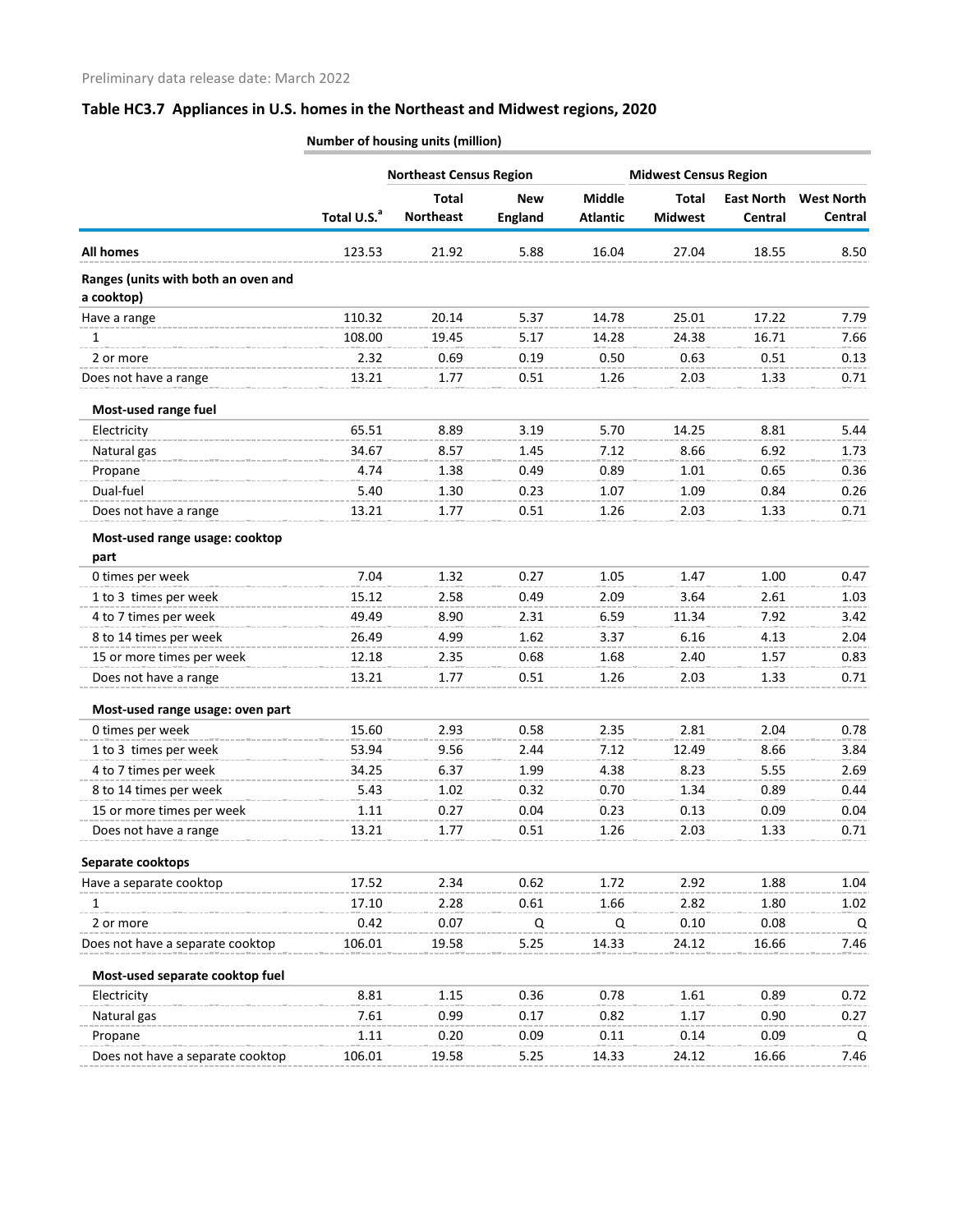|                                       |                         | <b>Northeast Census Region</b>   |                              | <b>Midwest Census Region</b>     |                                |                              |                              |
|---------------------------------------|-------------------------|----------------------------------|------------------------------|----------------------------------|--------------------------------|------------------------------|------------------------------|
|                                       | Total U.S. <sup>a</sup> | <b>Total</b><br><b>Northeast</b> | <b>New</b><br><b>England</b> | <b>Middle</b><br><b>Atlantic</b> | <b>Total</b><br><b>Midwest</b> | <b>East North</b><br>Central | <b>West North</b><br>Central |
| <b>All homes</b>                      | 123.53                  | 21.92                            | 5.88                         | 16.04                            | 27.04                          | 18.55                        | 8.50                         |
| Most-used separate cooktop usage      |                         |                                  |                              |                                  |                                |                              |                              |
| 0 times per week                      | 1.24                    | 0.15                             | Q                            | 0.12                             | 0.31                           | 0.24                         | 0.07                         |
| 1 to 3 times per week                 | 1.94                    | 0.21                             | 0.05                         | 0.17                             | 0.28                           | 0.17                         | 0.11                         |
| 4 to 7 times per week                 | 7.75                    | 1.05                             | 0.26                         | 0.79                             | 1.29                           | 0.85                         | 0.43                         |
| 8 to 14 times per week                | 4.34                    | 0.58                             | 0.22                         | 0.36                             | 0.67                           | 0.40                         | 0.27                         |
| 15 or more times per week             | 2.25                    | 0.36                             | 0.07                         | 0.28                             | 0.38                           | 0.22                         | 0.15                         |
| Does not have a separate cooktop      | 106.01                  | 19.58                            | 5.25                         | 14.33                            | 24.12                          | 16.66                        | 7.46                         |
| Separate wall ovens                   |                         |                                  |                              |                                  |                                |                              |                              |
| Have a separate wall oven             | 19.40                   | 2.63                             | 0.69                         | 1.94                             | 3.10                           | 2.09                         | 1.01                         |
| 1                                     | 14.74                   | 2.04                             | 0.44                         | 1.60                             | 2.28                           | 1.54                         | 0.74                         |
| 2 or more                             | 4.66                    | 0.59                             | 0.25                         | 0.34                             | 0.82                           | 0.55                         | 0.28                         |
| Does not have a separate wall oven    | 104.13                  | 19.29                            | 5.18                         | 14.10                            | 23.94                          | 16.46                        | 7.48                         |
| Most-used separate wall oven fuel     |                         |                                  |                              |                                  |                                |                              |                              |
| Electricity                           | 16.41                   | 2.15                             | 0.61                         | 1.54                             | 2.52                           | 1.62                         | 0.90                         |
| Natural gas                           | 2.84                    | 0.47                             | 0.07                         | 0.40                             | 0.53                           | 0.43                         | 0.10                         |
| Propane                               | 0.15                    | Q                                | Q                            | ${\sf N}$                        | Q                              | Q                            | Q                            |
| Does not have a separate wall oven    | 104.13                  | 19.29                            | 5.18                         | 14.10                            | 23.94                          | 16.46                        | 7.48                         |
| Most-used separate wall oven<br>usage |                         |                                  |                              |                                  |                                |                              |                              |
| 0 times per week                      | 2.05                    | 0.32                             | 0.08                         | 0.24                             | 0.38                           | 0.32                         | 0.06                         |
| 1 to 3 times per week                 | 8.50                    | 1.07                             | 0.25                         | 0.82                             | 1.28                           | 0.86                         | 0.42                         |
| 4 to 7 times per week                 | 6.92                    | 0.96                             | 0.28                         | 0.67                             | 1.20                           | 0.76                         | 0.43                         |
| 8 to 14 times per week                | 1.59                    | 0.23                             | 0.07                         | 0.16                             | 0.21                           | 0.12                         | 0.09                         |
| 15 or more times per week             | 0.35                    | 0.06                             | Q                            | Q                                | Q                              | Q                            | Q                            |
| Does not have a separate wall oven    | 104.13                  | 19.29                            | 5.18                         | 14.10                            | 23.94                          | 16.46                        | 7.48                         |
| Frequency of hot meals cooked         |                         |                                  |                              |                                  |                                |                              |                              |
| No hot meals cooked                   | 0.92                    | 0.16                             | Q                            | 0.13                             | 0.17                           | 0.12                         | Q                            |
| Less than once a week                 | 2.47                    | 0.31                             | 0.10                         | 0.21                             | 0.53                           | 0.42                         | 0.10                         |
| About once a week                     | 2.58                    | 0.31                             | 0.08                         | 0.23                             | 0.56                           | 0.32                         | 0.23                         |
| A few times each week                 | 19.65                   | 3.29                             | 0.65                         | 2.64                             | 4.30                           | 3.05                         | 1.25                         |
| Once a day                            | 30.23                   | 5.64                             | 1.55                         | 4.09                             | 6.99                           | 4.75                         | 2.23                         |
| 2 times a day                         | 44.71                   | 7.88                             | 2.22                         | 5.67                             | 9.83                           | 6.61                         | 3.22                         |
| 3 or more times a day                 | 22.98                   | 4.33                             | 1.25                         | 3.07                             | 4.67                           | 3.27                         | 1.40                         |
| <b>Microwave ovens</b>                |                         |                                  |                              |                                  |                                |                              |                              |
| Have a microwave oven                 | 118.65                  | 20.61                            | 5.62                         | 14.99                            | 26.18                          | 17.89                        | 8.29                         |
| 1                                     | 113.18                  | 19.54                            | 5.32                         | 14.21                            | 24.82                          | 16.93                        | 7.90                         |
| 2 or more                             | 5.47                    | 1.08                             | 0.30                         | 0.78                             | 1.36                           | 0.96                         | 0.39                         |
| Does not have a microwave oven        | 4.88                    | 1.31                             | 0.25                         | 1.05                             | 0.86                           | 0.66                         | 0.20                         |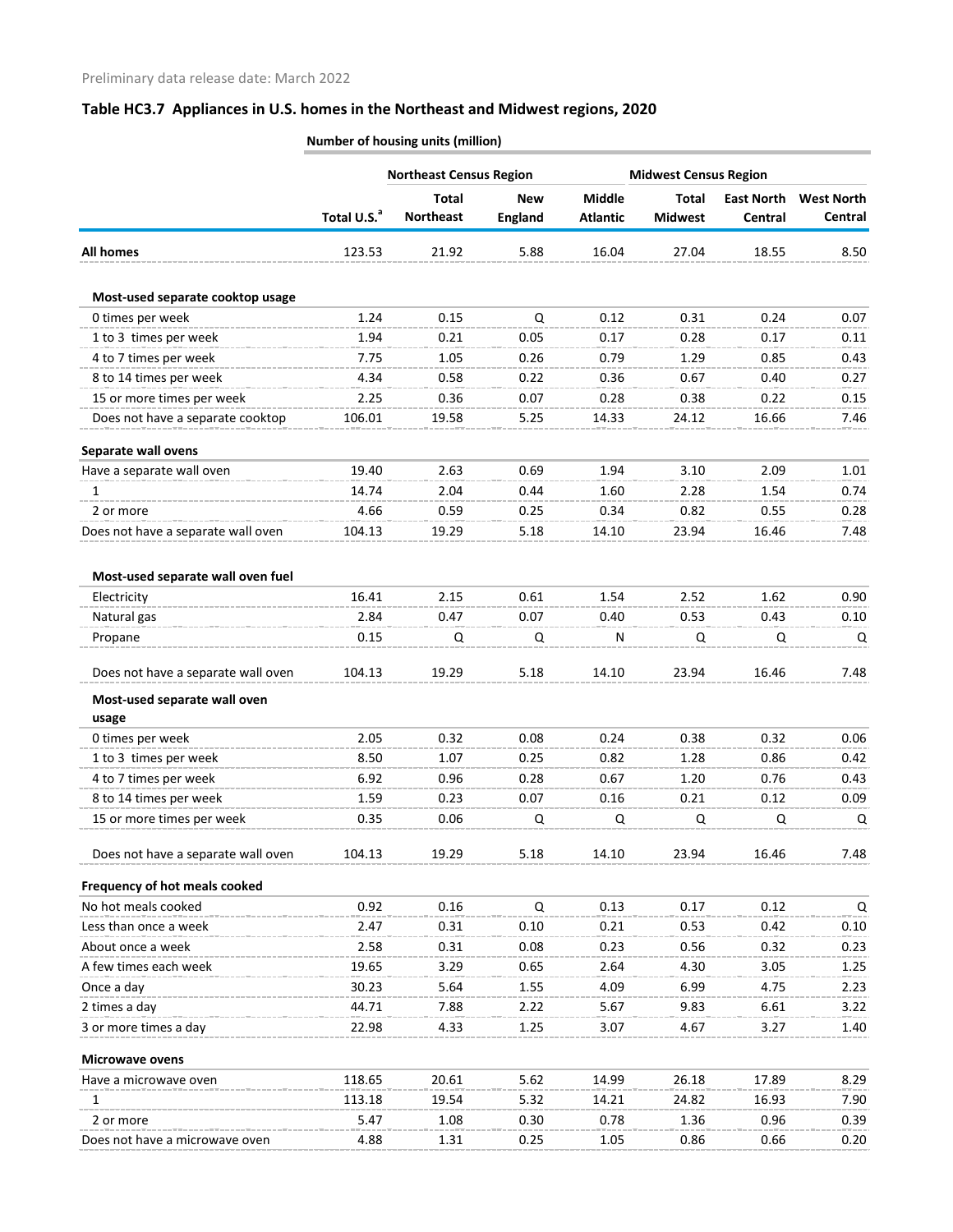|                                                 |                         | <b>Northeast Census Region</b>   |                              |                                  |                                | <b>Midwest Census Region</b> |                              |  |
|-------------------------------------------------|-------------------------|----------------------------------|------------------------------|----------------------------------|--------------------------------|------------------------------|------------------------------|--|
|                                                 | Total U.S. <sup>a</sup> | <b>Total</b><br><b>Northeast</b> | <b>New</b><br><b>England</b> | <b>Middle</b><br><b>Atlantic</b> | <b>Total</b><br><b>Midwest</b> | <b>East North</b><br>Central | <b>West North</b><br>Central |  |
| <b>All homes</b>                                | 123.53                  | 21.92                            | 5.88                         | 16.04                            | 27.04                          | 18.55                        | 8.50                         |  |
| Microwave oven usage                            |                         |                                  |                              |                                  |                                |                              |                              |  |
| 0 times per week                                | 1.41                    | 0.30                             | 0.03                         | 0.27                             | 0.29                           | 0.21                         | 0.07                         |  |
| 1 to 3 times per week                           | 9.05                    | 2.03                             | 0.44                         | 1.58                             | 1.85                           | 1.38                         | 0.48                         |  |
| 4 to 7 times per week                           | 38.95                   | 7.20                             | 1.88                         | 5.31                             | 8.18                           | 5.52                         | 2.66                         |  |
| 8 to 14 times per week                          | 31.10                   | 5.15                             | 1.46                         | 3.70                             | 7.16                           | 4.86                         | 2.30                         |  |
| 15 or more times per week                       | 38.14                   | 5.93                             | 1.81                         | 4.13                             | 8.71                           | 5.92                         | 2.79                         |  |
| Does not have a microwave oven                  | 4.88                    | 1.31                             | 0.25                         | 1.05                             | 0.86                           | 0.66                         | 0.20                         |  |
| <b>Outdoor grills and fuel</b>                  |                         |                                  |                              |                                  |                                |                              |                              |  |
| Use an outdoor grill                            | 69.52                   | 11.22                            | 3.45                         | 7.77                             | 16.93                          | 11.72                        | 5.21                         |  |
| Natural gas                                     | 4.75                    | 0.81                             | 0.16                         | 0.65                             | 0.96                           | 0.73                         | 0.24                         |  |
| Propane                                         | 42.05                   | 8.48                             | 2.84                         | 5.63                             | 10.20                          | 7.01                         | 3.19                         |  |
| Charcoal                                        | 22.72                   | 1.93                             | 0.45                         | 1.48                             | 5.77                           | 3.98                         | 1.79                         |  |
| Does not use an outdoor grill                   | 54.01                   | 10.70                            | 2.42                         | 8.28                             | 10.11                          | 6.83                         | 3.28                         |  |
| Small kitchen appliances used at least          |                         |                                  |                              |                                  |                                |                              |                              |  |
| once each week (more than one may               |                         |                                  |                              |                                  |                                |                              |                              |  |
| apply)                                          |                         |                                  |                              |                                  |                                |                              |                              |  |
| Toaster                                         | 76.14                   | 13.30                            | 3.71                         | 9.59                             | 18.87                          | 12.77                        | 6.10                         |  |
| Toaster oven                                    | 34.26                   | 7.69                             | 2.30                         | 5.39                             | 5.39                           | 3.90                         | 1.49                         |  |
| Coffee maker                                    | 92.49                   | 16.16                            | 4.52                         | 11.64                            | 21.03                          | 14.42                        | 6.61                         |  |
| Slow cooker                                     | 34.21                   | 4.94                             | 1.36                         | 3.58                             | 8.53                           | 5.82                         | 2.72                         |  |
| Instant pot                                     | 19.86                   | 2.71                             | 0.73                         | 1.99                             | 4.07                           | 2.69                         | 1.38                         |  |
| Rice cooker                                     | 16.55                   | 2.46                             | 0.66                         | 1.79                             | 2.22                           | 1.63                         | 0.59                         |  |
| Blender or juicer                               | 37.67                   | 6.96                             | 1.84                         | 5.13                             | 6.57                           | 4.67                         | 1.90                         |  |
| Some other small kitchen appliance <sup>b</sup> | 14.90                   | 2.74                             | 0.68                         | 2.06                             | 3.29                           | 2.30                         | 0.99                         |  |
| <b>Refrigerators</b>                            |                         |                                  |                              |                                  |                                |                              |                              |  |
| Use a refrigerator                              | 122.86                  | 21.78                            | 5.83                         | 15.95                            | 26.88                          | 18.43                        | 8.45                         |  |
| 1                                               | 80.33                   | 14.82                            | 4.16                         | 10.66                            | 16.70                          | 11.62                        | 5.09                         |  |
| 2 or more                                       | 42.53                   | 6.96                             | 1.67                         | 5.29                             | 10.18                          | 6.81                         | 3.36                         |  |
| Does not use a refrigerator                     | 0.66                    | 0.14                             | Q                            | Q                                | 0.16                           | 0.12                         | 0.05                         |  |
| Most-used refrigerator size                     |                         |                                  |                              |                                  |                                |                              |                              |  |
| Half-size or compact                            | 1.16                    | 0.21                             | Q                            | 0.18                             | 0.16                           | 0.11                         | 0.05                         |  |
| Small (less than 17.6 cubic feet)               | 6.06                    | 1.42                             | 0.40                         | 1.02                             | 1.26                           | 0.90                         | 0.35                         |  |
| Medium (17.6 to 22.5 cubic feet)                | 57.01                   | 10.70                            | 2.98                         | 7.72                             | 12.74                          | 8.59                         | 4.15                         |  |
| Large (22.6 to 29.5 cubic feet)                 | 56.34                   | 9.10                             | 2.30                         | 6.79                             | 12.21                          | 8.46                         | 3.76                         |  |
| Very large (more than 29.5 cubic                |                         |                                  |                              |                                  |                                |                              |                              |  |
| feet)                                           | 2.30                    | 0.35                             | 0.11                         | 0.24                             | 0.50                           | 0.37                         | 0.13                         |  |
| Does not use a refrigerator                     | 0.66                    | 0.14                             | Q                            | Q                                | 0.16                           | 0.12                         | 0.05                         |  |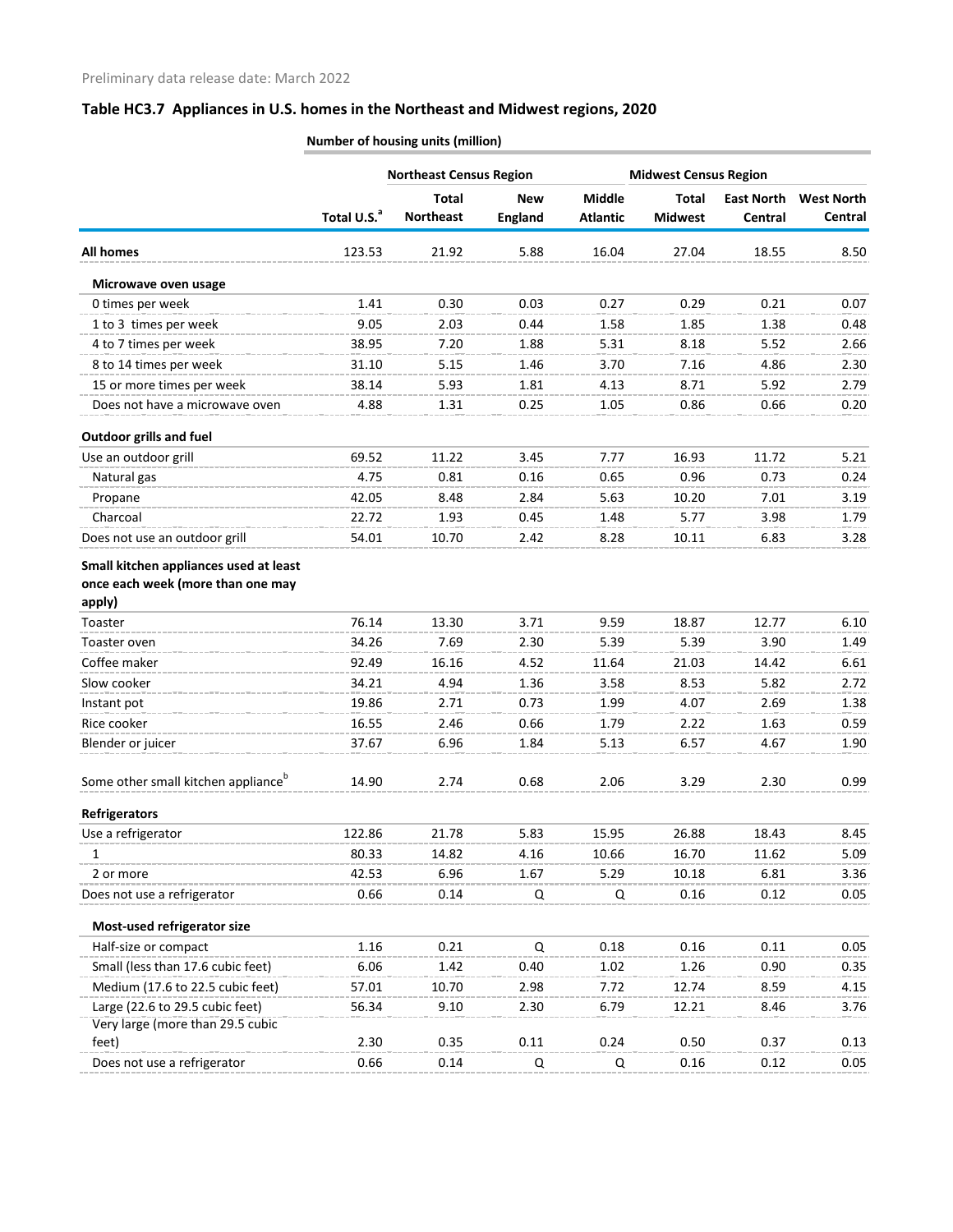|                                                         |                         | <b>Northeast Census Region</b>   |                              |                                  | <b>Midwest Census Region</b>   |                              |                              |  |
|---------------------------------------------------------|-------------------------|----------------------------------|------------------------------|----------------------------------|--------------------------------|------------------------------|------------------------------|--|
|                                                         | Total U.S. <sup>a</sup> | <b>Total</b><br><b>Northeast</b> | <b>New</b><br><b>England</b> | <b>Middle</b><br><b>Atlantic</b> | <b>Total</b><br><b>Midwest</b> | <b>East North</b><br>Central | <b>West North</b><br>Central |  |
| <b>All homes</b>                                        | 123.53                  | 21.92                            | 5.88                         | 16.04                            | 27.04                          | 18.55                        | 8.50                         |  |
| Most-used refrigerator type                             |                         |                                  |                              |                                  |                                |                              |                              |  |
| Half-size/compact                                       | 1.16                    | 0.21                             | Q                            | 0.18                             | 0.16                           | 0.11                         | 0.05                         |  |
| 1 door                                                  | 11.66                   | 2.63                             | 0.67                         | 1.96                             | 2.51                           | 1.66                         | 0.85                         |  |
| 2 doors, top freezer                                    | 42.06                   | 8.56                             | 2.24                         | 6.32                             | 10.20                          | 6.96                         | 3.23                         |  |
| 2 doors, bottom freezer                                 | 26.49                   | 5.05                             | 1.49                         | 3.56                             | 5.97                           | 4.14                         | 1.83                         |  |
| 2 doors, side-by-side                                   | 35.31                   | 4.36                             | 1.14                         | 3.22                             | 6.71                           | 4.65                         | 2.06                         |  |
| 3 or more doors                                         | 6.18                    | 0.97                             | 0.25                         | 0.72                             | 1.33                           | 0.91                         | 0.42                         |  |
| Does not use a refrigerator                             | 0.66                    | 0.14                             | Q                            | Q                                | 0.16                           | 0.12                         | 0.05                         |  |
| Most-used refrigerator age                              |                         |                                  |                              |                                  |                                |                              |                              |  |
| Less than 2 years old                                   | 18.69                   | 3.00                             | 0.91                         | 2.09                             | 3.90                           | 2.79                         | 1.11                         |  |
| 2 to 4 years old                                        | 29.23                   | 5.32                             | 1.48                         | 3.83                             | 5.74                           | 3.94                         | 1.79                         |  |
| 5 to 9 years old                                        | 39.83                   | 7.06                             | 1.72                         | 5.33                             | 8.73                           | 6.03                         | 2.70                         |  |
| 10 to 14 years old                                      | 20.81                   | 3.90                             | 1.06                         | 2.84                             | 4.80                           | 3.13                         | 1.68                         |  |
| 15 to 19 years old                                      | 8.82                    | 1.39                             | 0.39                         | 1.00                             | 2.25                           | 1.54                         | 0.71                         |  |
| 20 or more years old                                    | 5.49                    | 1.12                             | 0.27                         | 0.86                             | 1.45                           | 1.00                         | 0.45                         |  |
| Does not use a refrigerator                             | 0.66                    | 0.14                             | Q                            | Q                                | 0.16                           | 0.12                         | 0.05                         |  |
| Most-used refrigerator through-the-<br>door ice service |                         |                                  |                              |                                  |                                |                              |                              |  |
| Yes                                                     | 48.15                   | 5.86                             | 1.48                         | 4.38                             | 9.21                           | 6.38                         | 2.82                         |  |
| No                                                      | 74.72                   | 15.92                            | 4.35                         | 11.57                            | 17.67                          | 12.05                        | 5.62                         |  |
| Does not use a refrigerator                             | 0.66                    | 0.14                             | Q                            | Q                                | 0.16                           | 0.12                         | 0.05                         |  |
| Second refrigerator                                     |                         |                                  |                              |                                  |                                |                              |                              |  |
| Use a second refrigerator                               | 42.53                   | 6.96                             | 1.67                         | 5.29                             | 10.18                          | 6.81                         | 3.36                         |  |
| Does not use a second refrigerator                      | 80.99                   | 14.96                            | 4.20                         | 10.76                            | 16.87                          | 11.73                        | 5.13                         |  |
| Second refrigerator size                                |                         |                                  |                              |                                  |                                |                              |                              |  |
| Half-size or compact                                    | 10.09                   | 1.72                             | 0.51                         | 1.20                             | 2.47                           | 1.71                         | 0.75                         |  |
| Small (less than 17.6 cubic feet)                       | 7.17                    | 1.27                             | 0.26                         | 1.00                             | 1.77                           | 1.18                         | 0.59                         |  |
| Medium (17.6 to 22.5 cubic feet)                        | 17.14                   | 2.74                             | 0.60                         | 2.14                             | 4.33                           | 2.90                         | 1.44                         |  |
| Large (22.6 to 29.5 cubic feet)                         | 7.86                    | 1.20                             | 0.29                         | 0.92                             | 1.56                           | 1.00                         | 0.56                         |  |
| Very large (more than 29.5 cubic                        |                         |                                  |                              |                                  |                                |                              |                              |  |
| feet)                                                   | 0.27                    | $\mathsf Q$                      | Q                            | Q                                | 0.05                           | Q                            | Q                            |  |
| Does not use a second refrigerator                      | 80.99                   | 14.96                            | 4.20                         | 10.76                            | 16.87                          | 11.73                        | 5.13                         |  |
| Second refrigerator type                                |                         |                                  |                              |                                  |                                |                              |                              |  |
| Half-size or compact                                    | 10.09                   | 1.72                             | 0.51                         | 1.20                             | 2.47                           | 1.71                         | 0.75                         |  |
| 1 door                                                  | 7.51                    | 1.35                             | 0.30                         | 1.05                             | 1.79                           | 1.22                         | 0.57                         |  |
| 2 doors, top freezer                                    | 15.53                   | 2.85                             | 0.65                         | 2.21                             | 4.23                           | 2.86                         | 1.37                         |  |
| 2 doors, bottom freezer                                 | 2.08                    | 0.32                             | 0.06                         | 0.26                             | 0.49                           | 0.28                         | 0.21                         |  |
| 2 doors, side-by-side                                   | 7.00                    | 0.65                             | 0.14                         | 0.51                             | 1.17                           | 0.74                         | 0.44                         |  |
| 3 or more doors                                         | 0.34                    | 0.07                             | Q                            | Q                                | Q                              | Q                            | Q                            |  |
| Does not use a second refrigerator                      | 80.99                   | 14.96                            | 4.20                         | 10.76                            | 16.87                          | 11.73                        | 5.13                         |  |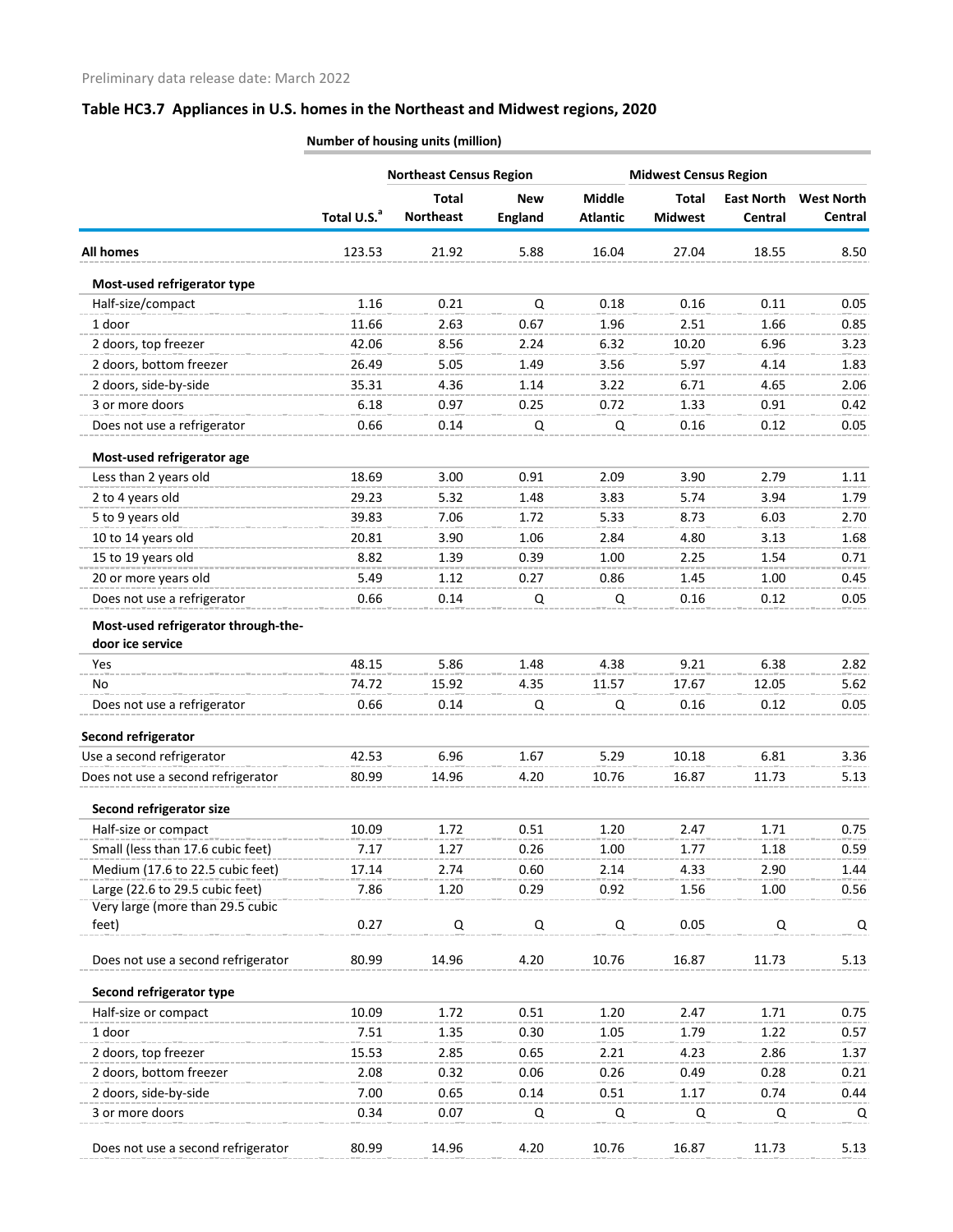|                                     |                         | <b>Northeast Census Region</b> |                |                 | <b>Midwest Census Region</b> |                   |                   |
|-------------------------------------|-------------------------|--------------------------------|----------------|-----------------|------------------------------|-------------------|-------------------|
|                                     |                         | <b>Total</b>                   | <b>New</b>     | <b>Middle</b>   | <b>Total</b>                 | <b>East North</b> | <b>West North</b> |
|                                     | Total U.S. <sup>a</sup> | <b>Northeast</b>               | <b>England</b> | <b>Atlantic</b> | <b>Midwest</b>               | Central           | Central           |
| <b>All homes</b>                    | 123.53                  | 21.92                          | 5.88           | 16.04           | 27.04                        | 18.55             | 8.50              |
| Second refrigerator age             |                         |                                |                |                 |                              |                   |                   |
| Less than 2 years old               | 4.82                    | 0.82                           | 0.20           | 0.62            | 1.03                         | 0.74              | 0.30              |
| 2 to 4 years old                    | 6.27                    | 0.99                           | 0.29           | 0.70            | 1.28                         | 0.88              | 0.39              |
| 5 to 9 years old                    | 11.05                   | 1.80                           | 0.46           | 1.34            | 2.56                         | 1.77              | 0.79              |
| 10 to 14 years old                  | 10.68                   | 1.61                           | 0.35           | 1.26            | 2.69                         | 1.76              | 0.93              |
| 15 to 19 years old                  | 5.13                    | 0.96                           | 0.20           | 0.75            | 1.27                         | 0.80              | 0.47              |
| 20 or more years old                | 4.59                    | 0.78                           | 0.17           | 0.62            | 1.35                         | 0.86              | 0.49              |
| Does not use a second refrigerator  | 80.99                   | 14.96                          | 4.20           | 10.76           | 16.87                        | 11.73             | 5.13              |
| <b>Second refrigerator location</b> |                         |                                |                |                 |                              |                   |                   |
| <b>Basement</b>                     | 9.68                    | 2.97                           | 0.80           | 2.16            | 4.19                         | 2.76              | 1.43              |
| Garage                              | 16.25                   | 1.59                           | 0.25           | 1.35            | 3.32                         | 2.20              | 1.12              |
| Outside                             | 2.94                    | 0.27                           | 0.04           | 0.23            | 0.34                         | 0.25              | 0.08              |
| Main living area                    | 13.23                   | 2.12                           | 0.57           | 1.55            | 2.29                         | 1.57              | 0.72              |
| Some other location                 | 0.43                    | Q                              | Q              | N               | Q                            | Q                 | Q                 |
| Does not use a second refrigerator  | 80.99                   | 14.96                          | 4.20           | 10.76           | 16.87                        | 11.73             | 5.13              |
| Wine chiller                        |                         |                                |                |                 |                              |                   |                   |
| Yes                                 | 5.69                    | 0.98                           | 0.23           | 0.75            | 1.06                         | 0.80              | 0.27              |
| No                                  | 117.84                  | 20.94                          | 5.65           | 15.29           | 25.98                        | 17.75             | 8.23              |
| <b>Separate freezers</b>            |                         |                                |                |                 |                              |                   |                   |
| Use a separate freezer              | 41.14                   | 5.90                           | 1.52           | 4.38            | 11.77                        | 7.47              | 4.30              |
| 1                                   | 36.37                   | 5.38                           | 1.40           | 3.98            | 10.36                        | 6.70              | 3.66              |
| 2 or more                           | 4.78                    | 0.51                           | 0.11           | 0.40            | 1.41                         | 0.77              | 0.64              |
| Does not use a separate freezer     | 82.38                   | 16.02                          | 4.36           | 11.66           | 15.27                        | 11.08             | 4.19              |
| Most-used separate freezer size     |                         |                                |                |                 |                              |                   |                   |
| Half-size or compact                | 4.47                    | 0.58                           | 0.21           | 0.37            | 1.18                         | 0.83              | 0.34              |
| Small (less than 17.6 cubic feet)   | 12.27                   | 1.71                           | 0.47           | 1.24            | 3.71                         | 2.33              | 1.38              |
| Medium (17.6 to 22.5 cubic feet)    | 15.80                   | 2.35                           | 0.60           | 1.76            | 4.37                         | 2.60              | 1.76              |
| Large (22.6 to 29.5 cubic feet)     | 7.88                    | 1.20                           | 0.22           | 0.98            | 2.33                         | 1.58              | 0.75              |
| Very large (more than 29.5 cubic    |                         |                                |                |                 |                              |                   |                   |
| feet)                               | 0.72                    | 0.06                           | Q              | Q               | 0.18                         | 0.12              | 0.07              |
| Does not use a separate freezer     | 82.38                   | 16.02                          | 4.36           | 11.66           | 15.27                        | 11.08             | 4.19              |
| Most-used separate freezer type     |                         |                                |                |                 |                              |                   |                   |
| Upright                             | 19.49                   | 3.06                           | 0.66           | 2.41            | 4.98                         | 3.21              | 1.76              |
| Chest                               | 21.65                   | 2.83                           | 0.86           | 1.97            | 6.79                         | 4.25              | 2.54              |
| Does not use a separate freezer     | 82.38                   | 16.02                          | 4.36           | 11.66           | 15.27                        | 11.08             | 4.19              |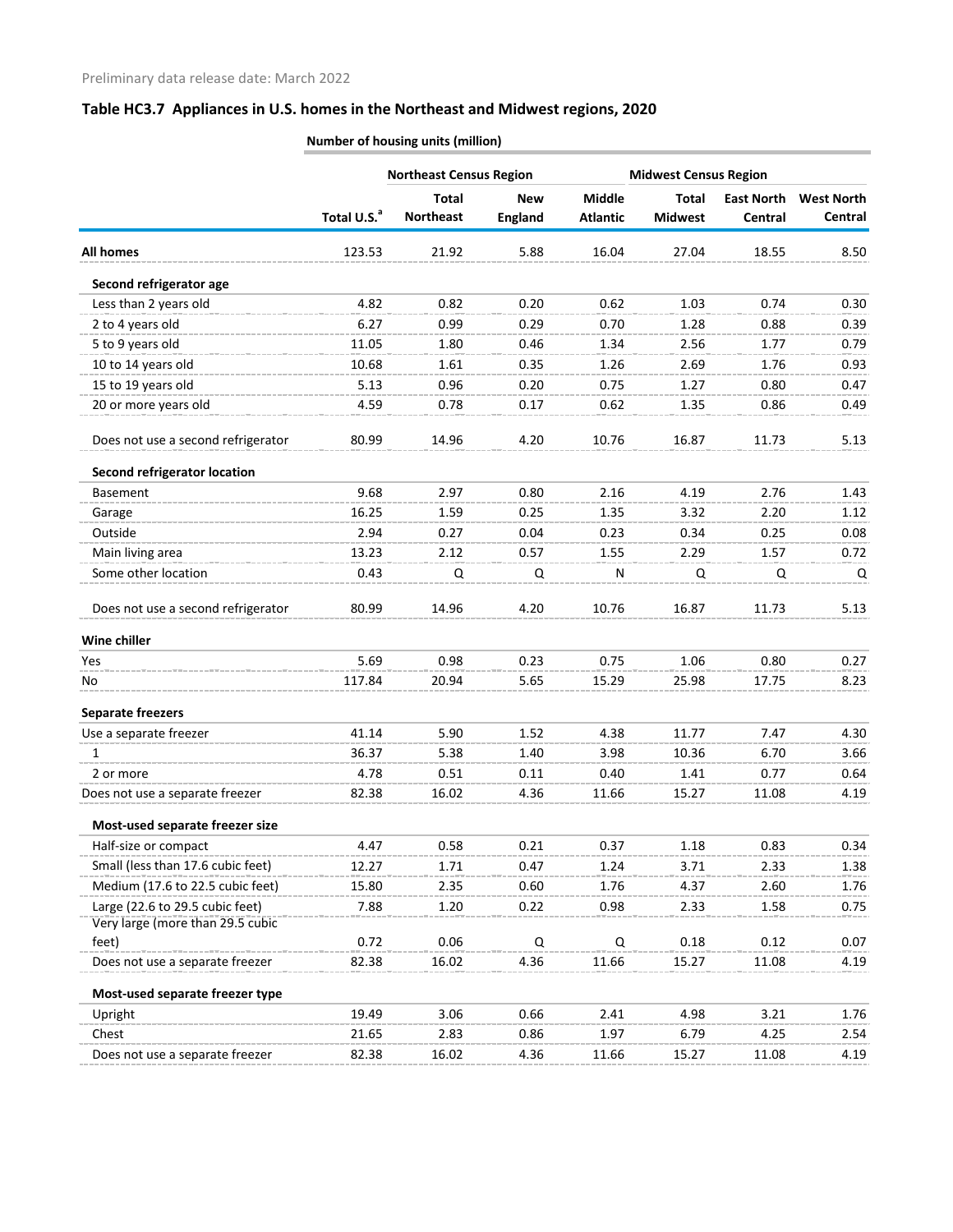|                                            | <b>Northeast Census Region</b> |                  |                |                 | <b>Midwest Census Region</b> |                   |                   |
|--------------------------------------------|--------------------------------|------------------|----------------|-----------------|------------------------------|-------------------|-------------------|
|                                            |                                | <b>Total</b>     | New            | <b>Middle</b>   | <b>Total</b>                 | <b>East North</b> | <b>West North</b> |
|                                            | Total U.S. <sup>a</sup>        | <b>Northeast</b> | <b>England</b> | <b>Atlantic</b> | <b>Midwest</b>               | Central           | Central           |
| <b>All homes</b>                           | 123.53                         | 21.92            | 5.88           | 16.04           | 27.04                        | 18.55             | 8.50              |
| Most-used separate freezer age             |                                |                  |                |                 |                              |                   |                   |
| Less than 2 years old                      | 5.67                           | 0.82             | 0.26           | 0.57            | 1.47                         | 0.96              | 0.51              |
| 2 to 4 years old                           | 6.58                           | 0.91             | 0.30           | 0.61            | 1.70                         | 1.15              | 0.54              |
| 5 to 9 years old                           | 11.64                          | 1.66             | 0.39           | 1.27            | 3.26                         | 2.09              | 1.17              |
| 10 to 14 years old                         | 8.44                           | 1.17             | 0.28           | 0.89            | 2.48                         | 1.59              | 0.89              |
| 15 to 19 years old                         | 4.20                           | 0.68             | 0.14           | 0.54            | 1.22                         | 0.72              | 0.50              |
| 20 or more years old                       | 4.61                           | 0.65             | 0.15           | 0.50            | 1.64                         | 0.95              | 0.69              |
| Does not use a separate freezer            | 82.38                          | 16.02            | 4.36           | 11.66           | 15.27                        | 11.08             | 4.19              |
| Most-used separate freezer                 |                                |                  |                |                 |                              |                   |                   |
| defrosting<br>Manual                       | 21.90                          | 3.24             | 0.89           | 2.35            | 6.65                         | 4.09              | 2.57              |
| Automatic                                  | 19.25                          | 2.66             | 0.63           | 2.03            | 5.11                         | 3.38              | 1.74              |
| Does not use a separate freezer            | 82.38                          | 16.02            | 4.36           | 11.66           | 15.27                        | 11.08             | 4.19              |
|                                            |                                |                  |                |                 |                              |                   |                   |
| <b>Dishwashers and usage</b>               |                                |                  |                |                 |                              |                   |                   |
| Have a dishwasher                          | 89.79                          | 14.17            | 3.99           | 10.18           | 18.67                        | 12.48             | 6.19              |
| Used 0 times per week                      | 17.11                          | 2.23             | 0.55           | 1.69            | 2.74                         | 1.90              | 0.84              |
| Used 1 time per week                       | 13.86                          | 2.19             | 0.58           | 1.61            | 2.91                         | 2.02              | 0.88              |
| Used 2 to 3 times per week                 | 26.32                          | 4.30             | 1.18           | 3.12            | 5.85                         | 3.87              | 1.98              |
| Used 4 to 6 times per week                 | 19.34                          | 3.19             | 1.05           | 2.14            | 4.40                         | 2.81              | 1.58              |
| Used 7 or more times per week              | 13.17                          | 2.26             | 0.63           | 1.63            | 2.78                         | 1.87              | 0.91              |
| Does not have a dishwasher                 | 33.74                          | 7.75             | 1.89           | 5.86            | 8.37                         | 6.07              | 2.30              |
| Dishwasher age                             |                                |                  |                |                 |                              |                   |                   |
| Less than 2 years old                      | 13.86                          | 2.01             | 0.62           | 1.39            | 2.94                         | 2.06              | 0.87              |
| 2 to 4 years old                           | 21.09                          | 3.44             | 1.02           | 2.42            | 4.09                         | 2.82              | 1.27              |
| 5 to 9 years old                           | 28.29                          | 4.32             | 1.22           | 3.11            | 6.05                         | 4.00              | 2.05              |
| 10 to 14 years old                         | 15.19                          | 2.64             | 0.69           | 1.95            | 3.21                         | 2.08              | 1.12              |
| 15 to 19 years old                         | 6.51                           | 0.95             | 0.26           | 0.69            | 1.48                         | 0.90              | 0.58              |
| 20 or more years old                       | 4.84                           | 0.81             | 0.18           | 0.63            | 0.90                         | 0.62              | 0.28              |
| Does not have a dishwasher                 | 33.74                          | 7.75             | 1.89           | 5.86            | 8.37                         | 6.07              | 2.30              |
| Most-used dishwasher cycle type            |                                |                  |                |                 |                              |                   |                   |
| Normal or default cycle without            |                                |                  |                |                 |                              |                   |                   |
| heated dry                                 | 13.22                          | 2.19             | 0.73           | 1.46            | 2.96                         | 1.96              | 1.00              |
| Normal or default cycle with heated<br>dry | 46.03                          | 7.68             | 2.07           | 5.61            | 9.81                         | 6.51              | 3.30              |
| Heavy or pots and pans cycle               | 5.49                           | 0.66             | 0.18           | 0.48            | 1.31                         | 0.90              | 0.41              |
| Light or delicate cycle                    | 1.23                           | 0.22             | 0.07           | 0.14            | 0.35                         | 0.26              | 0.10              |
| Energy saver                               | 4.85                           | 0.82             | 0.29           | 0.53            | 1.14                         | 0.74              | 0.39              |
| Quick cycle                                | 1.85                           | 0.37             | 0.11           | 0.27            | 0.36                         | 0.21              | 0.16              |
| Does not have or use a dishwasher          | 50.85                          | 9.98             | 2.43           | 7.55            | 11.11                        | 7.97              | 3.14              |
|                                            |                                |                  |                |                 |                              |                   |                   |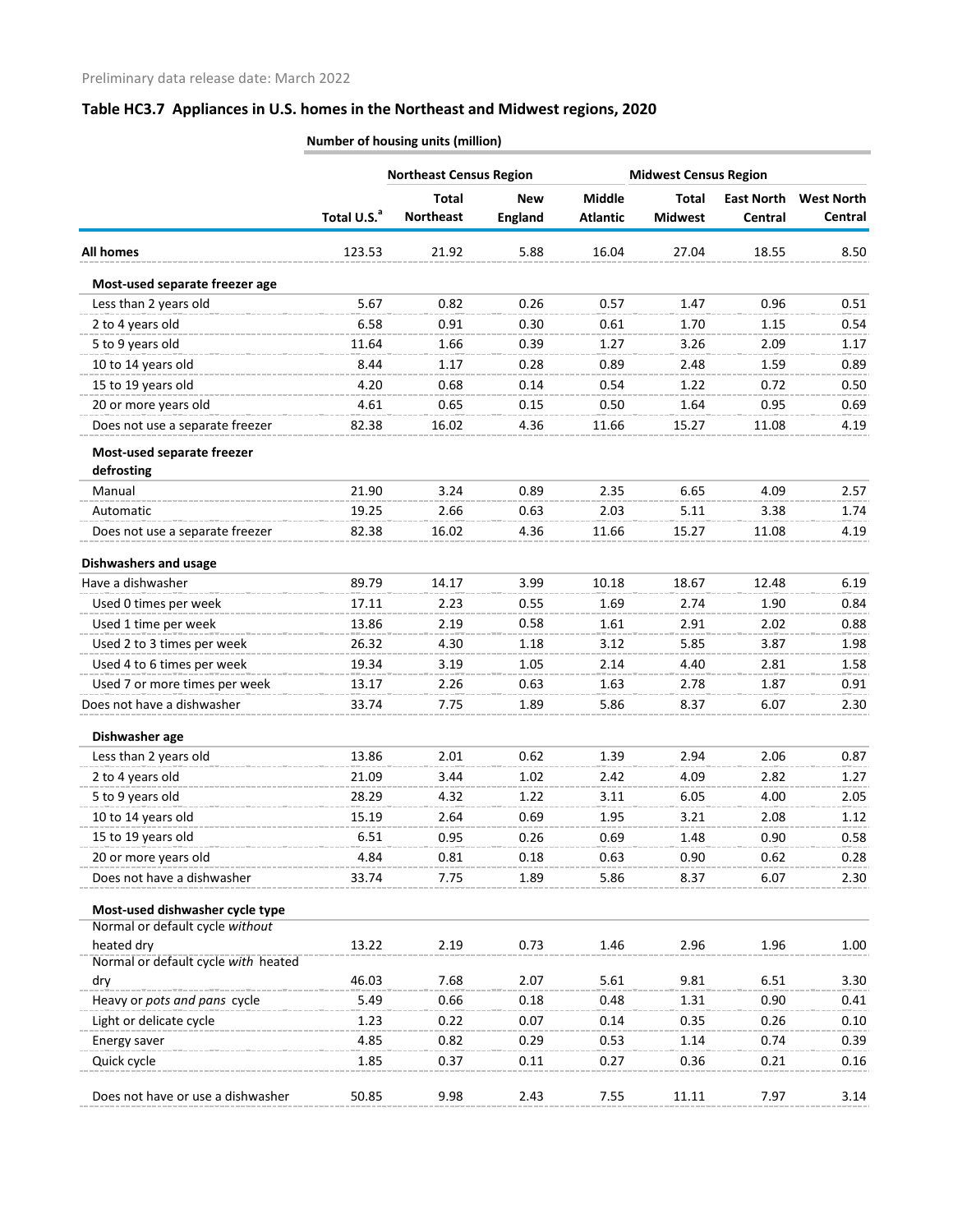| <b>Northeast Census Region</b><br><b>Middle</b><br><b>Total</b><br><b>New</b><br><b>Total</b><br><b>East North</b><br><b>West North</b><br>Total U.S. <sup>a</sup><br><b>Northeast</b><br><b>England</b><br><b>Atlantic</b><br><b>Midwest</b><br>Central<br>Central<br>16.04<br>123.53<br>21.92<br>5.88<br>27.04<br>18.55<br>8.50<br>Have a clothes washer at home<br>103.96<br>16.21<br>4.56<br>23.02<br>11.65<br>15.67<br>7.35<br>Top-loading<br>74.82<br>10.97<br>8.10<br>17.05<br>2.87<br>11.50<br>5.56<br>Front-loading<br>1.69<br>5.96<br>29.14<br>5.24<br>3.55<br>4.17<br>1.79<br>Does not have a clothes washer at<br>19.57<br>5.71<br>1.32<br>4.39<br>4.03<br>2.88<br>1.15<br>home<br>Clothes washer age<br>Less than 2 years old<br>17.32<br>2.75<br>0.79<br>1.96<br>3.61<br>2.46<br>1.15<br>2 to 4 years old<br>26.15<br>3.84<br>5.37<br>1.07<br>2.77<br>3.73<br>1.64<br>5 to 9 years old<br>34.70<br>1.49<br>3.92<br>7.56<br>5.23<br>5.41<br>2.33<br>1.82<br>3.84<br>10 to 14 years old<br>16.15<br>2.51<br>0.70<br>2.49<br>1.34<br>15 to 19 years old<br>5.80<br>0.65<br>0.98<br>0.33<br>1.47<br>1.06<br>0.41<br>20 or more years old<br>0.54<br>3.83<br>0.73<br>0.18<br>1.16<br>0.69<br>0.47<br>Does not have a clothes washer at<br>19.57<br>5.71<br>1.32<br>4.39<br>4.03<br>2.88<br>1.15<br>home<br>Clothes washer usage<br>0 loads per week<br>1.19<br>0.32<br>0.25<br>0.19<br>0.06<br>0.25<br>0.07<br>1 to 4 loads per week<br>70.32<br>10.95<br>3.02<br>7.93<br>15.13<br>10.45<br>4.68<br>5 to 9 loads per week<br>2.75<br>25.67<br>3.96<br>1.21<br>6.00<br>3.95<br>2.05<br>10 to 15 loads per week<br>5.90<br>0.23<br>0.62<br>1.41<br>0.94<br>0.85<br>0.47<br>More than 15 loads per week<br>0.88<br>0.14<br>0.03<br>0.11<br>0.22<br>0.15<br>0.07<br>Does not have a clothes washer at<br>19.57<br>5.71<br>1.32<br>4.39<br>4.03<br>2.88<br>1.15<br>home<br>Usual water temperature setting<br>for the wash cycle<br>8.72<br>0.30<br>1.09<br>1.84<br>1.38<br>1.39<br>0.46<br>Hot<br>8.49<br>2.33<br>6.16<br>12.55<br>53.11<br>8.41<br>4.14<br>Warm<br>Cold<br>42.13<br>1.93<br>4.40<br>8.63<br>5.88<br>6.33<br>2.75<br>Does not have or use a clothes<br>washer at home<br>2.88<br>19.57<br>5.71<br>1.32<br>4.39<br>4.03<br>1.15<br>Have a clothes dryer at home<br>11.29<br>22.76<br>7.32<br>102.32<br>15.71<br>4.42<br>15.44<br>Electricity<br>82.20<br>11.27<br>3.76<br>7.50<br>16.56<br>6.14<br>10.42<br>18.89<br>0.56<br>3.54<br>5.76<br>Natural gas<br>4.10<br>4.68<br>1.08<br>1.23<br>0.34<br>0.10<br>0.24<br>0.45<br>0.35<br>Propane<br>0.10 |                                       |       |      | <b>Midwest Census Region</b> |      |      |      |      |
|-------------------------------------------------------------------------------------------------------------------------------------------------------------------------------------------------------------------------------------------------------------------------------------------------------------------------------------------------------------------------------------------------------------------------------------------------------------------------------------------------------------------------------------------------------------------------------------------------------------------------------------------------------------------------------------------------------------------------------------------------------------------------------------------------------------------------------------------------------------------------------------------------------------------------------------------------------------------------------------------------------------------------------------------------------------------------------------------------------------------------------------------------------------------------------------------------------------------------------------------------------------------------------------------------------------------------------------------------------------------------------------------------------------------------------------------------------------------------------------------------------------------------------------------------------------------------------------------------------------------------------------------------------------------------------------------------------------------------------------------------------------------------------------------------------------------------------------------------------------------------------------------------------------------------------------------------------------------------------------------------------------------------------------------------------------------------------------------------------------------------------------------------------------------------------------------------------------------------------------------------------------------------------------------------------------------------------------------------------------------------------------------------------------------------------------------------------------------------------------------------------------------------------------------------------------------------|---------------------------------------|-------|------|------------------------------|------|------|------|------|
|                                                                                                                                                                                                                                                                                                                                                                                                                                                                                                                                                                                                                                                                                                                                                                                                                                                                                                                                                                                                                                                                                                                                                                                                                                                                                                                                                                                                                                                                                                                                                                                                                                                                                                                                                                                                                                                                                                                                                                                                                                                                                                                                                                                                                                                                                                                                                                                                                                                                                                                                                                         |                                       |       |      |                              |      |      |      |      |
|                                                                                                                                                                                                                                                                                                                                                                                                                                                                                                                                                                                                                                                                                                                                                                                                                                                                                                                                                                                                                                                                                                                                                                                                                                                                                                                                                                                                                                                                                                                                                                                                                                                                                                                                                                                                                                                                                                                                                                                                                                                                                                                                                                                                                                                                                                                                                                                                                                                                                                                                                                         |                                       |       |      |                              |      |      |      |      |
|                                                                                                                                                                                                                                                                                                                                                                                                                                                                                                                                                                                                                                                                                                                                                                                                                                                                                                                                                                                                                                                                                                                                                                                                                                                                                                                                                                                                                                                                                                                                                                                                                                                                                                                                                                                                                                                                                                                                                                                                                                                                                                                                                                                                                                                                                                                                                                                                                                                                                                                                                                         | <b>All homes</b>                      |       |      |                              |      |      |      |      |
|                                                                                                                                                                                                                                                                                                                                                                                                                                                                                                                                                                                                                                                                                                                                                                                                                                                                                                                                                                                                                                                                                                                                                                                                                                                                                                                                                                                                                                                                                                                                                                                                                                                                                                                                                                                                                                                                                                                                                                                                                                                                                                                                                                                                                                                                                                                                                                                                                                                                                                                                                                         | <b>Clothes washers</b>                |       |      |                              |      |      |      |      |
|                                                                                                                                                                                                                                                                                                                                                                                                                                                                                                                                                                                                                                                                                                                                                                                                                                                                                                                                                                                                                                                                                                                                                                                                                                                                                                                                                                                                                                                                                                                                                                                                                                                                                                                                                                                                                                                                                                                                                                                                                                                                                                                                                                                                                                                                                                                                                                                                                                                                                                                                                                         |                                       |       |      |                              |      |      |      |      |
|                                                                                                                                                                                                                                                                                                                                                                                                                                                                                                                                                                                                                                                                                                                                                                                                                                                                                                                                                                                                                                                                                                                                                                                                                                                                                                                                                                                                                                                                                                                                                                                                                                                                                                                                                                                                                                                                                                                                                                                                                                                                                                                                                                                                                                                                                                                                                                                                                                                                                                                                                                         |                                       |       |      |                              |      |      |      |      |
|                                                                                                                                                                                                                                                                                                                                                                                                                                                                                                                                                                                                                                                                                                                                                                                                                                                                                                                                                                                                                                                                                                                                                                                                                                                                                                                                                                                                                                                                                                                                                                                                                                                                                                                                                                                                                                                                                                                                                                                                                                                                                                                                                                                                                                                                                                                                                                                                                                                                                                                                                                         |                                       |       |      |                              |      |      |      |      |
|                                                                                                                                                                                                                                                                                                                                                                                                                                                                                                                                                                                                                                                                                                                                                                                                                                                                                                                                                                                                                                                                                                                                                                                                                                                                                                                                                                                                                                                                                                                                                                                                                                                                                                                                                                                                                                                                                                                                                                                                                                                                                                                                                                                                                                                                                                                                                                                                                                                                                                                                                                         |                                       |       |      |                              |      |      |      |      |
|                                                                                                                                                                                                                                                                                                                                                                                                                                                                                                                                                                                                                                                                                                                                                                                                                                                                                                                                                                                                                                                                                                                                                                                                                                                                                                                                                                                                                                                                                                                                                                                                                                                                                                                                                                                                                                                                                                                                                                                                                                                                                                                                                                                                                                                                                                                                                                                                                                                                                                                                                                         |                                       |       |      |                              |      |      |      |      |
|                                                                                                                                                                                                                                                                                                                                                                                                                                                                                                                                                                                                                                                                                                                                                                                                                                                                                                                                                                                                                                                                                                                                                                                                                                                                                                                                                                                                                                                                                                                                                                                                                                                                                                                                                                                                                                                                                                                                                                                                                                                                                                                                                                                                                                                                                                                                                                                                                                                                                                                                                                         |                                       |       |      |                              |      |      |      |      |
|                                                                                                                                                                                                                                                                                                                                                                                                                                                                                                                                                                                                                                                                                                                                                                                                                                                                                                                                                                                                                                                                                                                                                                                                                                                                                                                                                                                                                                                                                                                                                                                                                                                                                                                                                                                                                                                                                                                                                                                                                                                                                                                                                                                                                                                                                                                                                                                                                                                                                                                                                                         |                                       |       |      |                              |      |      |      |      |
|                                                                                                                                                                                                                                                                                                                                                                                                                                                                                                                                                                                                                                                                                                                                                                                                                                                                                                                                                                                                                                                                                                                                                                                                                                                                                                                                                                                                                                                                                                                                                                                                                                                                                                                                                                                                                                                                                                                                                                                                                                                                                                                                                                                                                                                                                                                                                                                                                                                                                                                                                                         |                                       |       |      |                              |      |      |      |      |
|                                                                                                                                                                                                                                                                                                                                                                                                                                                                                                                                                                                                                                                                                                                                                                                                                                                                                                                                                                                                                                                                                                                                                                                                                                                                                                                                                                                                                                                                                                                                                                                                                                                                                                                                                                                                                                                                                                                                                                                                                                                                                                                                                                                                                                                                                                                                                                                                                                                                                                                                                                         |                                       |       |      |                              |      |      |      |      |
|                                                                                                                                                                                                                                                                                                                                                                                                                                                                                                                                                                                                                                                                                                                                                                                                                                                                                                                                                                                                                                                                                                                                                                                                                                                                                                                                                                                                                                                                                                                                                                                                                                                                                                                                                                                                                                                                                                                                                                                                                                                                                                                                                                                                                                                                                                                                                                                                                                                                                                                                                                         |                                       |       |      |                              |      |      |      |      |
|                                                                                                                                                                                                                                                                                                                                                                                                                                                                                                                                                                                                                                                                                                                                                                                                                                                                                                                                                                                                                                                                                                                                                                                                                                                                                                                                                                                                                                                                                                                                                                                                                                                                                                                                                                                                                                                                                                                                                                                                                                                                                                                                                                                                                                                                                                                                                                                                                                                                                                                                                                         |                                       |       |      |                              |      |      |      |      |
|                                                                                                                                                                                                                                                                                                                                                                                                                                                                                                                                                                                                                                                                                                                                                                                                                                                                                                                                                                                                                                                                                                                                                                                                                                                                                                                                                                                                                                                                                                                                                                                                                                                                                                                                                                                                                                                                                                                                                                                                                                                                                                                                                                                                                                                                                                                                                                                                                                                                                                                                                                         |                                       |       |      |                              |      |      |      |      |
|                                                                                                                                                                                                                                                                                                                                                                                                                                                                                                                                                                                                                                                                                                                                                                                                                                                                                                                                                                                                                                                                                                                                                                                                                                                                                                                                                                                                                                                                                                                                                                                                                                                                                                                                                                                                                                                                                                                                                                                                                                                                                                                                                                                                                                                                                                                                                                                                                                                                                                                                                                         |                                       |       |      |                              |      |      |      |      |
|                                                                                                                                                                                                                                                                                                                                                                                                                                                                                                                                                                                                                                                                                                                                                                                                                                                                                                                                                                                                                                                                                                                                                                                                                                                                                                                                                                                                                                                                                                                                                                                                                                                                                                                                                                                                                                                                                                                                                                                                                                                                                                                                                                                                                                                                                                                                                                                                                                                                                                                                                                         |                                       |       |      |                              |      |      |      |      |
|                                                                                                                                                                                                                                                                                                                                                                                                                                                                                                                                                                                                                                                                                                                                                                                                                                                                                                                                                                                                                                                                                                                                                                                                                                                                                                                                                                                                                                                                                                                                                                                                                                                                                                                                                                                                                                                                                                                                                                                                                                                                                                                                                                                                                                                                                                                                                                                                                                                                                                                                                                         |                                       |       |      |                              |      |      |      |      |
|                                                                                                                                                                                                                                                                                                                                                                                                                                                                                                                                                                                                                                                                                                                                                                                                                                                                                                                                                                                                                                                                                                                                                                                                                                                                                                                                                                                                                                                                                                                                                                                                                                                                                                                                                                                                                                                                                                                                                                                                                                                                                                                                                                                                                                                                                                                                                                                                                                                                                                                                                                         |                                       |       |      |                              |      |      |      |      |
|                                                                                                                                                                                                                                                                                                                                                                                                                                                                                                                                                                                                                                                                                                                                                                                                                                                                                                                                                                                                                                                                                                                                                                                                                                                                                                                                                                                                                                                                                                                                                                                                                                                                                                                                                                                                                                                                                                                                                                                                                                                                                                                                                                                                                                                                                                                                                                                                                                                                                                                                                                         |                                       |       |      |                              |      |      |      |      |
|                                                                                                                                                                                                                                                                                                                                                                                                                                                                                                                                                                                                                                                                                                                                                                                                                                                                                                                                                                                                                                                                                                                                                                                                                                                                                                                                                                                                                                                                                                                                                                                                                                                                                                                                                                                                                                                                                                                                                                                                                                                                                                                                                                                                                                                                                                                                                                                                                                                                                                                                                                         |                                       |       |      |                              |      |      |      |      |
|                                                                                                                                                                                                                                                                                                                                                                                                                                                                                                                                                                                                                                                                                                                                                                                                                                                                                                                                                                                                                                                                                                                                                                                                                                                                                                                                                                                                                                                                                                                                                                                                                                                                                                                                                                                                                                                                                                                                                                                                                                                                                                                                                                                                                                                                                                                                                                                                                                                                                                                                                                         |                                       |       |      |                              |      |      |      |      |
|                                                                                                                                                                                                                                                                                                                                                                                                                                                                                                                                                                                                                                                                                                                                                                                                                                                                                                                                                                                                                                                                                                                                                                                                                                                                                                                                                                                                                                                                                                                                                                                                                                                                                                                                                                                                                                                                                                                                                                                                                                                                                                                                                                                                                                                                                                                                                                                                                                                                                                                                                                         |                                       |       |      |                              |      |      |      |      |
|                                                                                                                                                                                                                                                                                                                                                                                                                                                                                                                                                                                                                                                                                                                                                                                                                                                                                                                                                                                                                                                                                                                                                                                                                                                                                                                                                                                                                                                                                                                                                                                                                                                                                                                                                                                                                                                                                                                                                                                                                                                                                                                                                                                                                                                                                                                                                                                                                                                                                                                                                                         |                                       |       |      |                              |      |      |      |      |
|                                                                                                                                                                                                                                                                                                                                                                                                                                                                                                                                                                                                                                                                                                                                                                                                                                                                                                                                                                                                                                                                                                                                                                                                                                                                                                                                                                                                                                                                                                                                                                                                                                                                                                                                                                                                                                                                                                                                                                                                                                                                                                                                                                                                                                                                                                                                                                                                                                                                                                                                                                         |                                       |       |      |                              |      |      |      |      |
|                                                                                                                                                                                                                                                                                                                                                                                                                                                                                                                                                                                                                                                                                                                                                                                                                                                                                                                                                                                                                                                                                                                                                                                                                                                                                                                                                                                                                                                                                                                                                                                                                                                                                                                                                                                                                                                                                                                                                                                                                                                                                                                                                                                                                                                                                                                                                                                                                                                                                                                                                                         |                                       |       |      |                              |      |      |      |      |
|                                                                                                                                                                                                                                                                                                                                                                                                                                                                                                                                                                                                                                                                                                                                                                                                                                                                                                                                                                                                                                                                                                                                                                                                                                                                                                                                                                                                                                                                                                                                                                                                                                                                                                                                                                                                                                                                                                                                                                                                                                                                                                                                                                                                                                                                                                                                                                                                                                                                                                                                                                         |                                       |       |      |                              |      |      |      |      |
|                                                                                                                                                                                                                                                                                                                                                                                                                                                                                                                                                                                                                                                                                                                                                                                                                                                                                                                                                                                                                                                                                                                                                                                                                                                                                                                                                                                                                                                                                                                                                                                                                                                                                                                                                                                                                                                                                                                                                                                                                                                                                                                                                                                                                                                                                                                                                                                                                                                                                                                                                                         |                                       |       |      |                              |      |      |      |      |
|                                                                                                                                                                                                                                                                                                                                                                                                                                                                                                                                                                                                                                                                                                                                                                                                                                                                                                                                                                                                                                                                                                                                                                                                                                                                                                                                                                                                                                                                                                                                                                                                                                                                                                                                                                                                                                                                                                                                                                                                                                                                                                                                                                                                                                                                                                                                                                                                                                                                                                                                                                         |                                       |       |      |                              |      |      |      |      |
|                                                                                                                                                                                                                                                                                                                                                                                                                                                                                                                                                                                                                                                                                                                                                                                                                                                                                                                                                                                                                                                                                                                                                                                                                                                                                                                                                                                                                                                                                                                                                                                                                                                                                                                                                                                                                                                                                                                                                                                                                                                                                                                                                                                                                                                                                                                                                                                                                                                                                                                                                                         |                                       |       |      |                              |      |      |      |      |
|                                                                                                                                                                                                                                                                                                                                                                                                                                                                                                                                                                                                                                                                                                                                                                                                                                                                                                                                                                                                                                                                                                                                                                                                                                                                                                                                                                                                                                                                                                                                                                                                                                                                                                                                                                                                                                                                                                                                                                                                                                                                                                                                                                                                                                                                                                                                                                                                                                                                                                                                                                         |                                       |       |      |                              |      |      |      |      |
|                                                                                                                                                                                                                                                                                                                                                                                                                                                                                                                                                                                                                                                                                                                                                                                                                                                                                                                                                                                                                                                                                                                                                                                                                                                                                                                                                                                                                                                                                                                                                                                                                                                                                                                                                                                                                                                                                                                                                                                                                                                                                                                                                                                                                                                                                                                                                                                                                                                                                                                                                                         |                                       |       |      |                              |      |      |      |      |
|                                                                                                                                                                                                                                                                                                                                                                                                                                                                                                                                                                                                                                                                                                                                                                                                                                                                                                                                                                                                                                                                                                                                                                                                                                                                                                                                                                                                                                                                                                                                                                                                                                                                                                                                                                                                                                                                                                                                                                                                                                                                                                                                                                                                                                                                                                                                                                                                                                                                                                                                                                         | <b>Clothes dryer and fuel</b>         |       |      |                              |      |      |      |      |
|                                                                                                                                                                                                                                                                                                                                                                                                                                                                                                                                                                                                                                                                                                                                                                                                                                                                                                                                                                                                                                                                                                                                                                                                                                                                                                                                                                                                                                                                                                                                                                                                                                                                                                                                                                                                                                                                                                                                                                                                                                                                                                                                                                                                                                                                                                                                                                                                                                                                                                                                                                         |                                       |       |      |                              |      |      |      |      |
|                                                                                                                                                                                                                                                                                                                                                                                                                                                                                                                                                                                                                                                                                                                                                                                                                                                                                                                                                                                                                                                                                                                                                                                                                                                                                                                                                                                                                                                                                                                                                                                                                                                                                                                                                                                                                                                                                                                                                                                                                                                                                                                                                                                                                                                                                                                                                                                                                                                                                                                                                                         |                                       |       |      |                              |      |      |      |      |
|                                                                                                                                                                                                                                                                                                                                                                                                                                                                                                                                                                                                                                                                                                                                                                                                                                                                                                                                                                                                                                                                                                                                                                                                                                                                                                                                                                                                                                                                                                                                                                                                                                                                                                                                                                                                                                                                                                                                                                                                                                                                                                                                                                                                                                                                                                                                                                                                                                                                                                                                                                         |                                       |       |      |                              |      |      |      |      |
|                                                                                                                                                                                                                                                                                                                                                                                                                                                                                                                                                                                                                                                                                                                                                                                                                                                                                                                                                                                                                                                                                                                                                                                                                                                                                                                                                                                                                                                                                                                                                                                                                                                                                                                                                                                                                                                                                                                                                                                                                                                                                                                                                                                                                                                                                                                                                                                                                                                                                                                                                                         |                                       |       |      |                              |      |      |      |      |
|                                                                                                                                                                                                                                                                                                                                                                                                                                                                                                                                                                                                                                                                                                                                                                                                                                                                                                                                                                                                                                                                                                                                                                                                                                                                                                                                                                                                                                                                                                                                                                                                                                                                                                                                                                                                                                                                                                                                                                                                                                                                                                                                                                                                                                                                                                                                                                                                                                                                                                                                                                         | Does not have a clothes dryer at home | 21.20 | 6.21 | 1.45                         | 4.76 | 4.28 | 3.10 | 1.18 |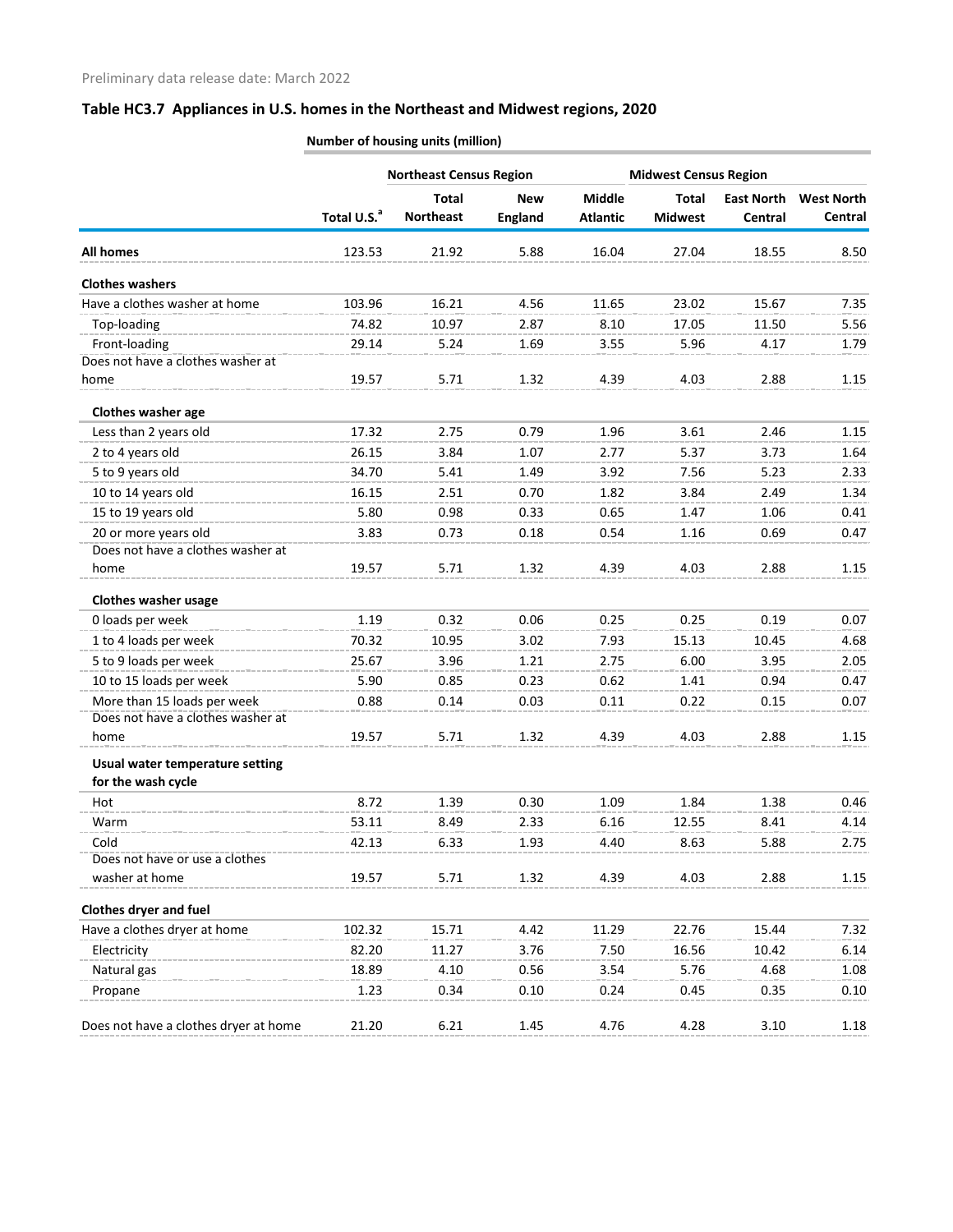|                                  |                         | <b>Northeast Census Region</b>   |                              |                                  | <b>Midwest Census Region</b>   |                              |                              |
|----------------------------------|-------------------------|----------------------------------|------------------------------|----------------------------------|--------------------------------|------------------------------|------------------------------|
|                                  | Total U.S. <sup>a</sup> | <b>Total</b><br><b>Northeast</b> | <b>New</b><br><b>England</b> | <b>Middle</b><br><b>Atlantic</b> | <b>Total</b><br><b>Midwest</b> | <b>East North</b><br>Central | <b>West North</b><br>Central |
| <b>All homes</b>                 | 123.53                  | 21.92                            | 5.88                         | 16.04                            | 27.04                          | 18.55                        | 8.50                         |
| Clothes dryer age                |                         |                                  |                              |                                  |                                |                              |                              |
| Less than 2 years old            | 15.02                   | 2.16                             | 0.61                         | 1.55                             | 3.24                           | 2.21                         | 1.03                         |
| 2 to 4 years old                 | 23.44                   | 3.32                             | 0.89                         | 2.42                             | 4.64                           | 3.30                         | 1.34                         |
| 5 to 9 years old                 | 34.26                   | 5.32                             | 1.55                         | 3.77                             | 7.40                           | 5.05                         | 2.35                         |
| 10 to 14 years old               | 17.68                   | 2.85                             | 0.76                         | 2.09                             | 4.28                           | 2.79                         | 1.49                         |
| 15 to 19 years old               | 7.03                    | 1.14                             | 0.37                         | 0.76                             | 1.81                           | 1.25                         | 0.56                         |
| 20 or more years old             | 4.89                    | 0.93                             | 0.23                         | 0.70                             | 1.40                           | 0.84                         | 0.55                         |
| Does not have a clothes dryer at |                         |                                  |                              |                                  |                                |                              |                              |
| home                             | 21.20                   | 6.21                             | 1.45                         | 4.76                             | 4.28                           | 3.10                         | 1.18                         |
| Clothes dryer usage              |                         |                                  |                              |                                  |                                |                              |                              |
| 0 loads per week                 | 1.92                    | 0.46                             | 0.08                         | 0.37                             | 0.49                           | 0.36                         | 0.13                         |
| 1 to 4 loads per week            | 67.48                   | 10.34                            | 2.88                         | 7.45                             | 14.52                          | 10.01                        | 4.51                         |
| 5 to 9 loads per week            | 25.93                   | 3.95                             | 1.19                         | 2.76                             | 6.06                           | 3.96                         | 2.11                         |
| 10 to 15 loads per week          | 6.06                    | 0.82                             | 0.24                         | 0.58                             | 1.48                           | 0.99                         | 0.49                         |
| More than 15 loads per week      | 0.93                    | 0.15                             | 0.03                         | 0.12                             | 0.21                           | 0.13                         | 0.07                         |
| Does not have a clothes dryer at |                         |                                  |                              |                                  |                                |                              |                              |
| home                             | 21.20                   | 6.21                             | 1.45                         | 4.76                             | 4.28                           | 3.10                         | 1.18                         |

**Number of housing units (million)**

Source: U.S. Energy Information Administration, Office of Energy Demand and Integrated Statistics, Form EIA-457A of the *2020 Residential Energy Consumption Survey*

Notes: Because of rounding, data may not sum to totals. See RECS Terminology for definition of terms used in these tables.

<sup>a</sup> Total U.S. includes all primary occupied housing units in the 50 states and the District of Columbia. Vacant housing units, seasonal units, second homes, military houses, and group quarters are excluded.

<sup>b</sup> Some other small kitchen appliance includes food processors, air fryers, stand mixers, bread makers, waffle makers, electric can openers, sandwich makers, coffee grinders, and many other reported appliances.

Q = Data withheld because either the relative standard error (RSE) was greater than 50% or fewer than 10 households in reporting sample.

N = No households in reporting sample.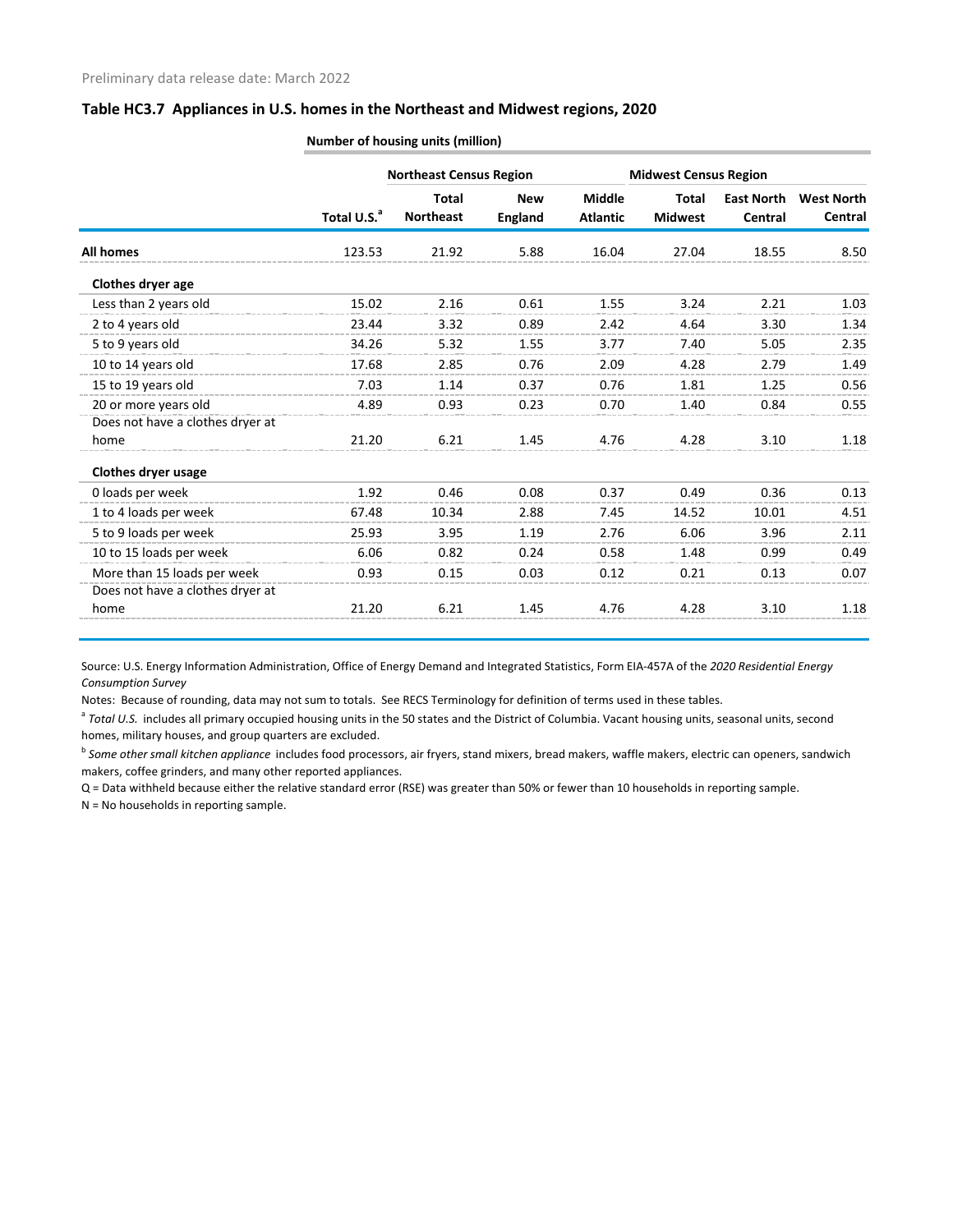|                                        |                         | RSEs for number of housing units |                              |                                  |                                |                              |                              |  |  |  |  |
|----------------------------------------|-------------------------|----------------------------------|------------------------------|----------------------------------|--------------------------------|------------------------------|------------------------------|--|--|--|--|
|                                        |                         | <b>Northeast Census Region</b>   |                              |                                  | <b>Midwest Census Region</b>   |                              |                              |  |  |  |  |
|                                        | Total U.S. <sup>a</sup> | <b>Total</b><br><b>Northeast</b> | <b>New</b><br><b>England</b> | <b>Middle</b><br><b>Atlantic</b> | <b>Total</b><br><b>Midwest</b> | <b>East North</b><br>Central | <b>West North</b><br>Central |  |  |  |  |
| <b>All homes</b>                       | 0.00                    | 0.00                             | 0.00                         | 0.00                             | 0.00                           | 0.00                         | 0.00                         |  |  |  |  |
| Ranges (units with both an oven and    |                         |                                  |                              |                                  |                                |                              |                              |  |  |  |  |
| a cooktop)                             |                         |                                  |                              |                                  |                                |                              |                              |  |  |  |  |
| Have a range                           | 0.30                    | 0.53                             | 0.80                         | 0.65                             | 0.50                           | 0.61                         | 0.83                         |  |  |  |  |
| 1                                      | 0.32                    | 0.67                             | 0.98                         | 0.85                             | 0.56                           | 0.69                         | 0.86                         |  |  |  |  |
| 2 or more                              | 5.29                    | 10.10                            | 14.73                        | 13.33                            | 12.30                          | 14.31                        | 20.08                        |  |  |  |  |
| Does not have a range                  | 2.54                    | 6.06                             | 8.45                         | 7.65                             | 6.13                           | 7.90                         | 9.20                         |  |  |  |  |
| Most-used range fuel                   |                         |                                  |                              |                                  |                                |                              |                              |  |  |  |  |
| Electricity                            | 0.69                    | 2.10                             | 2.53                         | 3.04                             | 1.70                           | 2.57                         | 2.22                         |  |  |  |  |
| Natural gas                            | 1.17                    | 1.84                             | 4.72                         | 2.20                             | 2.27                           | 2.71                         | 5.04                         |  |  |  |  |
| Propane                                | 3.91                    | 5.46                             | 7.08                         | 7.47                             | 8.31                           | 12.37                        | 12.44                        |  |  |  |  |
| Dual-fuel                              | 3.49                    | 7.04                             | 16.25                        | 7.59                             | 10.84                          | 13.38                        | 20.03                        |  |  |  |  |
| Does not have a range                  | 2.54                    | 6.06                             | 8.45                         | 7.65                             | 6.13                           | 7.90                         | 9.20                         |  |  |  |  |
| Most-used range usage: cooktop<br>part |                         |                                  |                              |                                  |                                |                              |                              |  |  |  |  |
| 0 times per week                       | 3.97                    | 9.10                             | 16.80                        | 10.93                            | 6.98                           | 10.16                        | 10.73                        |  |  |  |  |
| 1 to 3 times per week                  | 2.43                    | 4.91                             | 9.20                         | 6.02                             | 5.21                           | 6.72                         | 7.95                         |  |  |  |  |
| 4 to 7 times per week                  | 1.01                    | 2.59                             | 3.56                         | 3.05                             | 2.46                           | 3.20                         | 3.20                         |  |  |  |  |
| 8 to 14 times per week                 | 1.41                    | 3.54                             | 4.85                         | 4.91                             | 3.17                           | 4.76                         | 4.89                         |  |  |  |  |
| 15 or more times per week              | 2.84                    | 4.73                             | 7.12                         | 6.59                             | 5.70                           | 7.64                         | 7.78                         |  |  |  |  |
| Does not have a range                  | 2.54                    | 6.06                             | 8.45                         | 7.65                             | 6.13                           | 7.90                         | 9.20                         |  |  |  |  |
| Most-used range usage: oven part       |                         |                                  |                              |                                  |                                |                              |                              |  |  |  |  |
| 0 times per week                       | 2.41                    | 5.12                             | 9.46                         | 5.87                             | 5.22                           | 6.77                         | 8.37                         |  |  |  |  |
| 1 to 3 times per week                  | 0.93                    | 2.25                             | 3.32                         | 2.79                             | 2.21                           | 2.73                         | 2.90                         |  |  |  |  |
| 4 to 7 times per week                  | 1.23                    | 2.35                             | 3.85                         | 3.07                             | 2.06                           | 2.83                         | 3.60                         |  |  |  |  |
| 8 to 14 times per week                 | 4.39                    | 8.22                             | 13.81                        | 10.67                            | 8.75                           | 10.45                        | 11.87                        |  |  |  |  |
| 15 or more times per week              | 8.88                    | 16.86                            | 35.04                        | 18.60                            | 23.00                          | 32.40                        | 36.79                        |  |  |  |  |
| Does not have a range                  | 2.54                    | 6.06                             | 8.45                         | 7.65                             | 6.13                           | 7.90                         | 9.20                         |  |  |  |  |
| Separate cooktops                      |                         |                                  |                              |                                  |                                |                              |                              |  |  |  |  |
| Have a separate cooktop                | 1.98                    | 5.02                             | 7.10                         | 6.27                             | 4.69                           | 6.41                         | 7.13                         |  |  |  |  |
| 1                                      | 2.00                    | 5.13                             | 7.02                         | 6.45                             | 5.04                           | 6.82                         | 7.26                         |  |  |  |  |
| 2 or more                              | 13.39                   | 33.16                            | 44.75                        | 41.63                            | 27.55                          | 32.21                        | 54.95                        |  |  |  |  |
| Does not have a separate cooktop       | 0.33                    | 0.60                             | 0.84                         | 0.75                             | 0.57                           | 0.72                         | 0.99                         |  |  |  |  |
| Most-used separate cooktop fuel        |                         |                                  |                              |                                  |                                |                              |                              |  |  |  |  |
| Electricity                            | 3.04                    | 7.10                             | 8.93                         | 10.05                            | 6.53                           | 9.68                         | 8.01                         |  |  |  |  |
| Natural gas                            | 2.93                    | 8.13                             | 14.54                        | 9.23                             | 7.99                           | 10.28                        | 15.09                        |  |  |  |  |
| Propane                                | 7.44                    | 14.15                            | 16.62                        | 23.15                            | 24.37                          | 33.72                        | 32.53                        |  |  |  |  |
| Does not have a separate cooktop       | 0.33                    | 0.60                             | 0.84                         | 0.75                             | 0.57                           | 0.72                         | 0.99                         |  |  |  |  |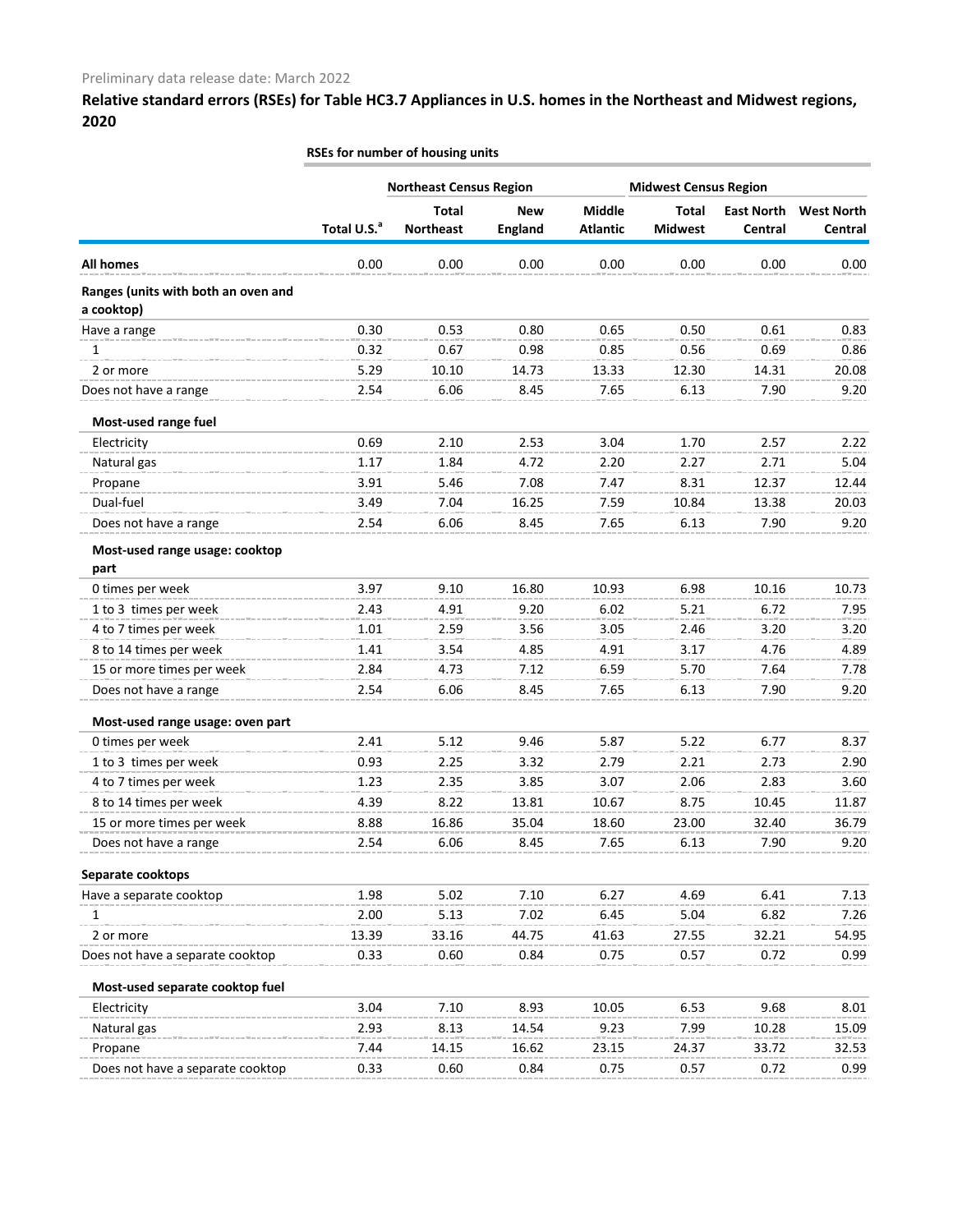|                                    |                         | <b>RSEs for number of housing units</b> |                              |                           |                                |                              |                              |
|------------------------------------|-------------------------|-----------------------------------------|------------------------------|---------------------------|--------------------------------|------------------------------|------------------------------|
|                                    |                         | <b>Northeast Census Region</b>          |                              |                           | <b>Midwest Census Region</b>   |                              |                              |
|                                    | Total U.S. <sup>a</sup> | <b>Total</b><br><b>Northeast</b>        | <b>New</b><br><b>England</b> | Middle<br><b>Atlantic</b> | <b>Total</b><br><b>Midwest</b> | <b>East North</b><br>Central | <b>West North</b><br>Central |
| <b>All homes</b>                   | 0.00                    | 0.00                                    | 0.00                         | 0.00                      | 0.00                           | 0.00                         | 0.00                         |
| Most-used separate cooktop usage   |                         |                                         |                              |                           |                                |                              |                              |
| 0 times per week                   | 8.05                    | 23.94                                   | 39.50                        | 26.25                     | 17.62                          | 22.03                        | 29.43                        |
| 1 to 3 times per week              | 5.70                    | 17.55                                   | 28.59                        | 20.92                     | 14.67                          | 21.17                        | 21.05                        |
| 4 to 7 times per week              | 3.84                    | 7.37                                    | 13.04                        | 8.83                      | 7.47                           | 11.11                        | 11.02                        |
| 8 to 14 times per week             | 3.73                    | 10.99                                   | 14.09                        | 14.10                     | 10.81                          | 15.62                        | 15.10                        |
| 15 or more times per week          | 5.16                    | 14.69                                   | 21.90                        | 17.31                     | 12.10                          | 17.92                        | 19.60                        |
| Does not have a separate cooktop   | 0.33                    | 0.60                                    | 0.84                         | 0.75                      | 0.57                           | 0.72                         | 0.99                         |
| Separate wall ovens                |                         |                                         |                              |                           |                                |                              |                              |
| Have a separate wall oven          | 2.24                    | 5.17                                    | 7.07                         | 6.68                      | 4.84                           | 6.29                         | 7.86                         |
| 1                                  | 2.46                    | 6.09                                    | 8.03                         | 7.51                      | 5.92                           | 7.68                         | 8.86                         |
| 2 or more                          | 5.70                    | 11.12                                   | 14.98                        | 15.36                     | 10.24                          | 12.37                        | 16.20                        |
| Does not have a separate wall oven | 0.42                    | 0.71                                    | 0.94                         | 0.92                      | 0.63                           | 0.80                         | 1.07                         |
| Most-used separate wall oven fuel  |                         |                                         |                              |                           |                                |                              |                              |
| Electricity                        | 2.28                    | 5.15                                    | 7.30                         | 6.97                      | 5.44                           | 7.62                         | 8.12                         |
| Natural gas                        | 5.15                    | 13.54                                   | 25.52                        | 15.49                     | 12.66                          | 13.15                        | 25.42                        |
| Propane                            | 22.79                   | 52.56                                   | 52.56                        | 0.00                      | 36.98                          | 49.84                        | 57.45                        |
| Does not have a separate wall oven | 0.42                    | 0.71                                    | 0.94                         | 0.92                      | 0.63                           | 0.80                         | 1.07                         |
| Most-used separate wall oven       |                         |                                         |                              |                           |                                |                              |                              |
| usage                              |                         |                                         |                              |                           |                                |                              |                              |
| 0 times per week                   | 6.88                    | 13.34                                   | 24.40                        | 16.80                     | 15.62                          | 18.24                        | 35.80                        |
| 1 to 3 times per week              | 3.14                    | 8.50                                    | 12.22                        | 10.39                     | 8.65                           | 11.63                        | 12.59                        |
| 4 to 7 times per week              | 3.19                    | 8.00                                    | 12.28                        | 9.50                      | 7.29                           | 10.28                        | 11.23                        |
| 8 to 14 times per week             | 7.16                    | 15.90                                   | 29.99                        | 20.54                     | 16.81                          | 26.30                        | 23.97                        |
| 15 or more times per week          | 15.91                   | 34.79                                   | 49.94                        | 44.14                     | 44.88                          | 59.12                        | 64.18                        |
| Does not have a separate wall oven | 0.42                    | 0.71                                    | 0.94                         | 0.92                      | 0.63                           | 0.80                         | 1.07                         |
| Frequency of hot meals cooked      |                         |                                         |                              |                           |                                |                              |                              |
| No hot meals cooked                | 11.24                   | 27.02                                   | 63.45                        | 30.24                     | 28.23                          | 34.44                        | 40.66                        |
| Less than once a week              | 6.88                    | 16.51                                   | 21.55                        | 19.70                     | 15.15                          | 16.62                        | 25.02                        |
| About once a week                  | 6.73                    | 17.86                                   | 21.62                        | 21.58                     | 12.83                          | 19.04                        | 18.37                        |
| A few times each week              | 1.68                    | 4.44                                    | 7.44                         | 5.33                      | 4.86                           | 5.35                         | 7.08                         |
| Once a day                         | 1.47                    | 3.22                                    | 4.17                         | 4.08                      | 3.31                           | 4.34                         | 4.22                         |
| 2 times a day                      | 1.18                    | 2.31                                    | 3.35                         | 3.07                      | 2.44                           | 3.29                         | 3.35                         |
| 3 or more times a day              | 1.94                    | 3.61                                    | 4.95                         | 4.41                      | 3.83                           | 4.64                         | 6.59                         |
| <b>Microwave ovens</b>             |                         |                                         |                              |                           |                                |                              |                              |
| Have a microwave oven              | 0.20                    | 0.50                                    | 0.63                         | 0.74                      | 0.35                           | 0.49                         | 0.43                         |
| 1                                  | 0.26                    | 0.60                                    | 0.96                         | 0.90                      | 0.56                           | 0.74                         | 0.76                         |
| 2 or more                          | 3.28                    | 7.39                                    | 11.54                        | 10.17                     | 7.19                           | 8.88                         | 12.64                        |

Does not have a microwave oven **4.85** 7.81 13.97 10.58 10.50 13.26 17.45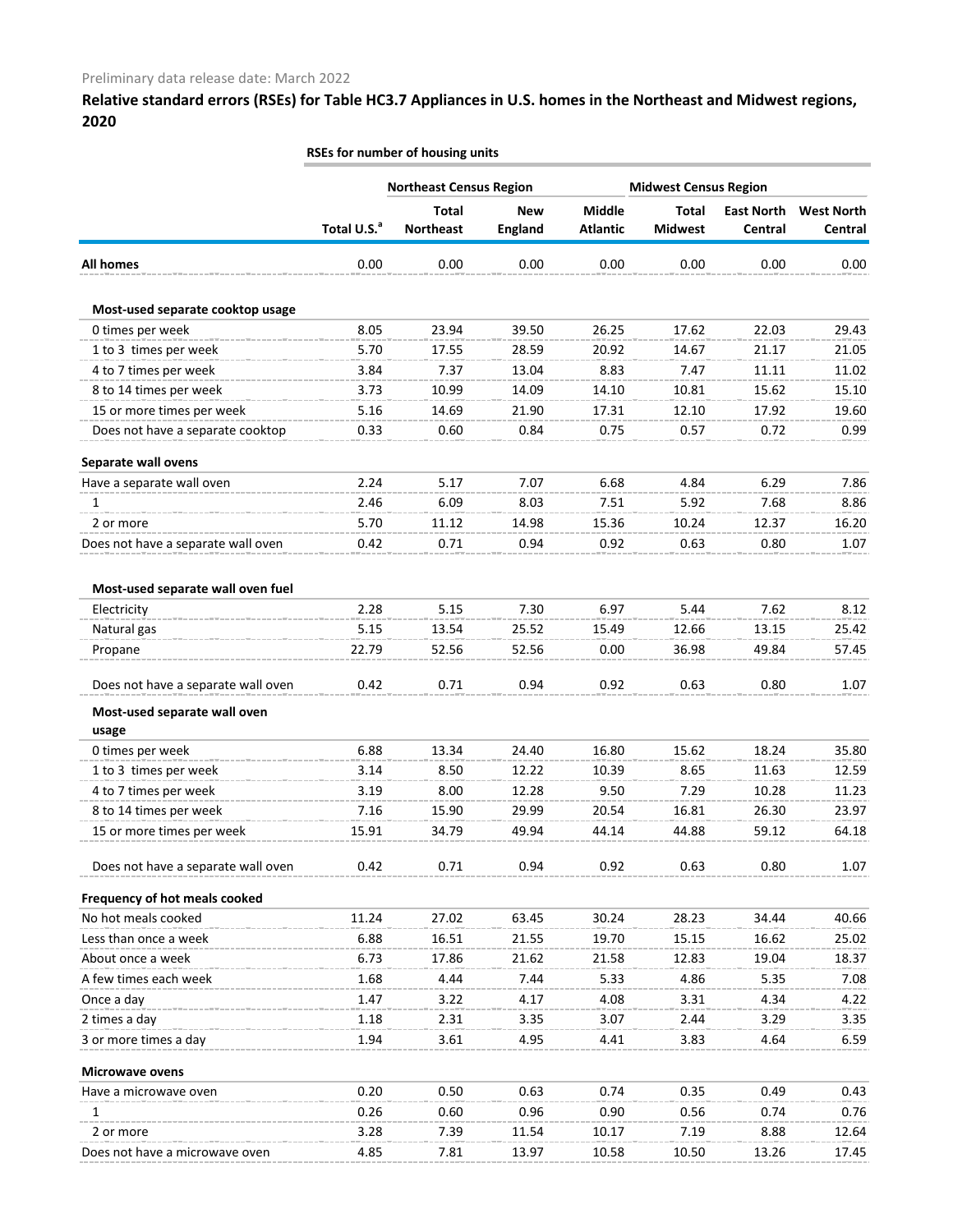|                                                                                       |                         | RSEs for number of housing units |                              |                           |                                |                              |                                     |  |  |  |
|---------------------------------------------------------------------------------------|-------------------------|----------------------------------|------------------------------|---------------------------|--------------------------------|------------------------------|-------------------------------------|--|--|--|
|                                                                                       |                         | <b>Northeast Census Region</b>   |                              |                           | <b>Midwest Census Region</b>   |                              |                                     |  |  |  |
|                                                                                       | Total U.S. <sup>a</sup> | <b>Total</b><br><b>Northeast</b> | <b>New</b><br><b>England</b> | Middle<br><b>Atlantic</b> | <b>Total</b><br><b>Midwest</b> | <b>East North</b><br>Central | <b>West North</b><br><b>Central</b> |  |  |  |
| <b>All homes</b>                                                                      | 0.00                    | 0.00                             | 0.00                         | 0.00                      | 0.00                           | 0.00                         | 0.00                                |  |  |  |
| Microwave oven usage                                                                  |                         |                                  |                              |                           |                                |                              |                                     |  |  |  |
| 0 times per week                                                                      | 8.23                    | 17.90                            | 37.71                        | 20.26                     | 18.83                          | 24.95                        | 31.82                               |  |  |  |
| 1 to 3 times per week                                                                 | 3.27                    | 7.01                             | 9.02                         | 8.64                      | 8.65                           | 10.19                        | 13.46                               |  |  |  |
| 4 to 7 times per week                                                                 | 0.96                    | 2.20                             | 4.10                         | 2.88                      | 2.64                           | 3.34                         | 4.15                                |  |  |  |
| 8 to 14 times per week                                                                | 1.53                    | 3.09                             | 5.10                         | 4.14                      | 3.19                           | 3.94                         | 4.64                                |  |  |  |
| 15 or more times per week                                                             | 1.25                    | 2.72                             | 4.39                         | 3.47                      | 2.69                           | 3.63                         | 4.05                                |  |  |  |
| Does not have a microwave oven                                                        | 4.85                    | 7.81                             | 13.97                        | 10.58                     | 10.50                          | 13.26                        | 17.45                               |  |  |  |
| <b>Outdoor grills and fuel</b>                                                        |                         |                                  |                              |                           |                                |                              |                                     |  |  |  |
| Use an outdoor grill                                                                  | 0.70                    | 1.59                             | 2.21                         | 1.95                      | 1.47                           | 1.84                         | 1.90                                |  |  |  |
| Natural gas                                                                           | 3.72                    | 10.60                            | 15.23                        | 11.46                     | 8.75                           | 11.44                        | 14.32                               |  |  |  |
| Propane                                                                               | 1.09                    | 2.03                             | 2.35                         | 2.73                      | 2.08                           | 2.83                         | 3.15                                |  |  |  |
| Charcoal                                                                              | 1.66                    | 6.05                             | 9.54                         | 7.27                      | 2.77                           | 3.61                         | 4.86                                |  |  |  |
| Does not use an outdoor grill                                                         | 0.90                    | 1.66                             | 3.15                         | 1.83                      | 2.46                           | 3.16                         | 3.02                                |  |  |  |
| Small kitchen appliances used at least<br>once each week (more than one may<br>apply) |                         |                                  |                              |                           |                                |                              |                                     |  |  |  |
| Toaster                                                                               | 0.64                    | 1.57                             | 2.01                         | 2.05                      | 1.17                           | 1.54                         | 1.81                                |  |  |  |
| Toaster oven                                                                          | 1.27                    | 2.86                             | 3.59                         | 3.53                      | 3.61                           | 4.63                         | 5.57                                |  |  |  |
| Coffee maker                                                                          | 0.49                    | 1.04                             | 1.69                         | 1.36                      | 0.98                           | 1.23                         | 1.93                                |  |  |  |
| Slow cooker                                                                           | 1.26                    | 3.43                             | 5.34                         | 4.23                      | 2.84                           | 3.38                         | 3.46                                |  |  |  |
| Instant pot                                                                           | 1.92                    | 5.19                             | 7.83                         | 5.85                      | 4.36                           | 6.19                         | 6.45                                |  |  |  |
| Rice cooker                                                                           | 1.85                    | 5.61                             | 8.70                         | 6.54                      | 6.16                           | 8.17                         | 8.23                                |  |  |  |
| Blender or juicer                                                                     | 1.29                    | 2.50                             | 4.32                         | 3.24                      | 3.02                           | 3.86                         | 4.76                                |  |  |  |
| Some other small kitchen appliance <sup>b</sup>                                       | 2.49                    | 4.68                             | 8.17                         | 6.33                      | 5.05                           | 6.47                         | 7.43                                |  |  |  |
| <b>Refrigerators</b>                                                                  |                         |                                  |                              |                           |                                |                              |                                     |  |  |  |
| Use a refrigerator                                                                    | 0.06                    | 0.16                             | 0.34                         | 0.19                      | 0.15                           | 0.22                         | 0.19                                |  |  |  |
| 1                                                                                     | 0.45                    | 0.99                             | 1.57                         | 1.21                      | 1.25                           | 1.42                         | 1.81                                |  |  |  |
| 2 or more                                                                             | 0.80                    | 2.04                             | 3.89                         | 2.33                      | 1.93                           | 2.26                         | 2.79                                |  |  |  |
| Does not use a refrigerator                                                           | 11.04                   | 24.70                            | 44.01                        | 32.52                     | 25.07                          | 34.58                        | 34.41                               |  |  |  |
| Most-used refrigerator size                                                           |                         |                                  |                              |                           |                                |                              |                                     |  |  |  |
| Half-size or compact                                                                  | 9.93                    | 20.61                            | 44.28                        | 22.86                     | 26.49                          | 36.38                        | 35.01                               |  |  |  |
| Small (less than 17.6 cubic feet)                                                     | 3.63                    | 7.14                             | 9.15                         | 9.97                      | 8.66                           | 11.65                        | 13.01                               |  |  |  |
| Medium (17.6 to 22.5 cubic feet)                                                      | 0.82                    | 1.70                             | 2.34                         | 2.22                      | 1.95                           | 2.88                         | 2.74                                |  |  |  |
| Large (22.6 to 29.5 cubic feet)                                                       | 0.87                    | 1.80                             | 2.79                         | 2.24                      | 1.86                           | 2.59                         | 2.94                                |  |  |  |
| Very large (more than 29.5 cubic                                                      |                         |                                  |                              |                           |                                |                              |                                     |  |  |  |
| feet)                                                                                 | 5.85                    | 15.37                            | 18.09                        | 20.79                     | 12.20                          | 15.53                        | 18.33                               |  |  |  |
| Does not use a refrigerator                                                           | 11.04                   | 24.70                            | 44.01                        | 32.52                     | 25.07                          | 34.58                        | 34.41                               |  |  |  |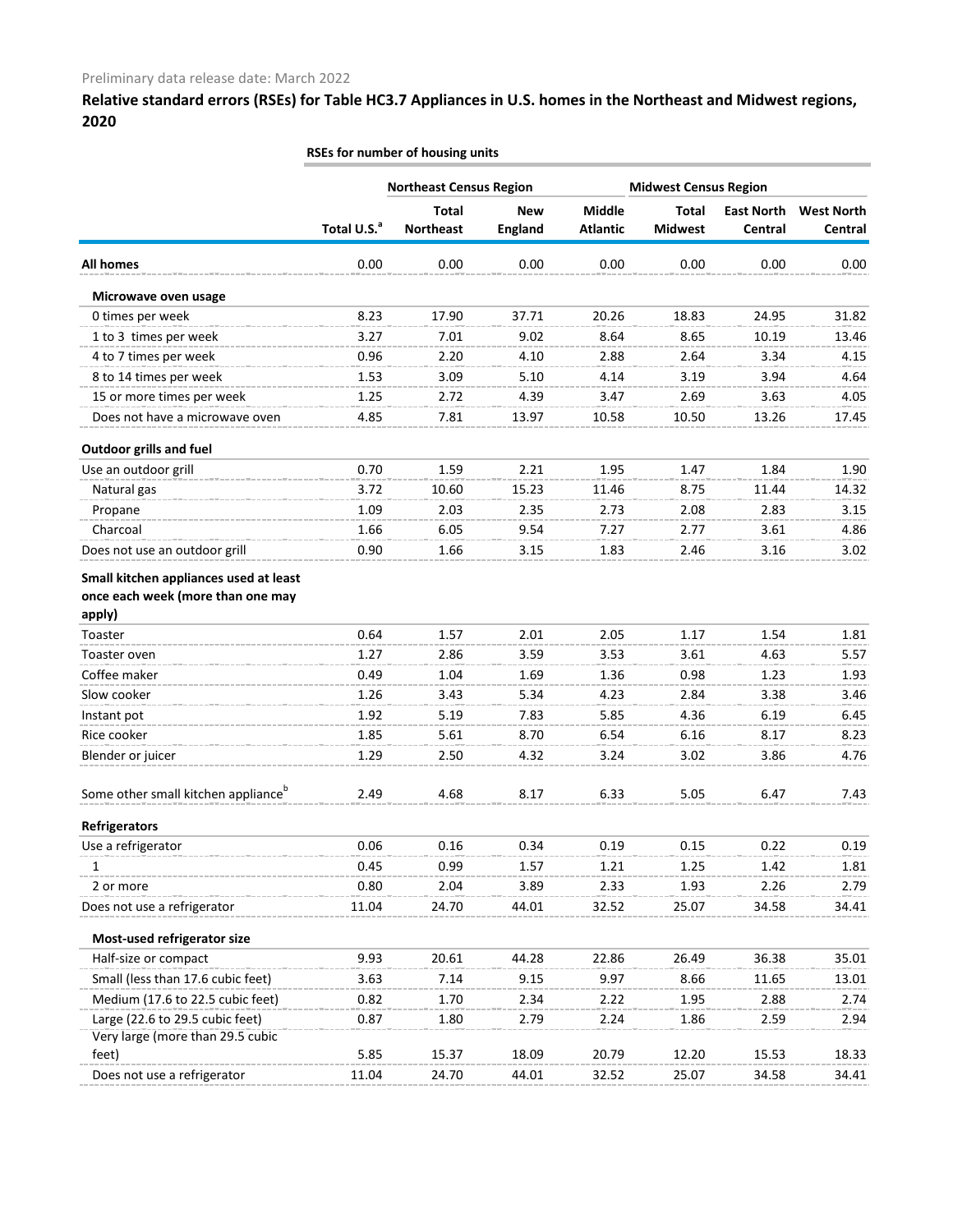|                                                         | RSEs for number of housing units |                                  |                              |                                  |                                |                              |                              |  |  |  |  |
|---------------------------------------------------------|----------------------------------|----------------------------------|------------------------------|----------------------------------|--------------------------------|------------------------------|------------------------------|--|--|--|--|
|                                                         |                                  | <b>Northeast Census Region</b>   |                              |                                  | <b>Midwest Census Region</b>   |                              |                              |  |  |  |  |
|                                                         | Total U.S. <sup>a</sup>          | <b>Total</b><br><b>Northeast</b> | <b>New</b><br><b>England</b> | <b>Middle</b><br><b>Atlantic</b> | <b>Total</b><br><b>Midwest</b> | <b>East North</b><br>Central | <b>West North</b><br>Central |  |  |  |  |
| <b>All homes</b>                                        | 0.00                             | 0.00                             | 0.00                         | 0.00                             | 0.00                           | 0.00                         | 0.00                         |  |  |  |  |
| Most-used refrigerator type                             |                                  |                                  |                              |                                  |                                |                              |                              |  |  |  |  |
| Half-size/compact                                       | 9.93                             | 20.61                            | 44.28                        | 22.86                            | 26.49                          | 36.38                        | 35.01                        |  |  |  |  |
| 1 door                                                  | 2.73                             | 4.62                             | 7.73                         | 5.60                             | 6.34                           | 8.18                         | 7.73                         |  |  |  |  |
| 2 doors, top freezer                                    | 1.01                             | 2.13                             | 3.79                         | 2.72                             | 1.94                           | 2.68                         | 2.91                         |  |  |  |  |
| 2 doors, bottom freezer                                 | 1.57                             | 2.67                             | 3.99                         | 3.72                             | 2.98                           | 3.78                         | 4.60                         |  |  |  |  |
| 2 doors, side-by-side                                   | 1.37                             | 3.41                             | 5.26                         | 4.43                             | 3.40                           | 4.13                         | 4.27                         |  |  |  |  |
| 3 or more doors                                         | 3.43                             | 8.01                             | 11.57                        | 9.45                             | 7.54                           | 9.80                         | 12.01                        |  |  |  |  |
| Does not use a refrigerator                             | 11.04                            | 24.70                            | 44.01                        | 32.52                            | 25.07                          | 34.58                        | 34.41                        |  |  |  |  |
| Most-used refrigerator age                              |                                  |                                  |                              |                                  |                                |                              |                              |  |  |  |  |
| Less than 2 years old                                   | 2.29                             | 4.95                             | 7.66                         | 6.09                             | 4.92                           | 5.64                         | 8.56                         |  |  |  |  |
| 2 to 4 years old                                        | 1.63                             | 3.43                             | 4.49                         | 4.57                             | 3.51                           | 4.66                         | 4.86                         |  |  |  |  |
| 5 to 9 years old                                        | 1.25                             | 2.63                             | 3.97                         | 3.10                             | 3.00                           | 3.71                         | 4.35                         |  |  |  |  |
| 10 to 14 years old                                      | 1.86                             | 3.97                             | 6.09                         | 5.06                             | 4.73                           | 6.32                         | 5.81                         |  |  |  |  |
| 15 to 19 years old                                      | 2.94                             | 7.99                             | 9.52                         | 10.20                            | 7.24                           | 9.22                         | 9.97                         |  |  |  |  |
| 20 or more years old                                    | 3.64                             | 7.08                             | 11.77                        | 8.07                             | 6.95                           | 9.89                         | 11.72                        |  |  |  |  |
| Does not use a refrigerator                             | 11.04                            | 24.70                            | 44.01                        | 32.52                            | 25.07                          | 34.58                        | 34.41                        |  |  |  |  |
| Most-used refrigerator through-the-<br>door ice service |                                  |                                  |                              |                                  |                                |                              |                              |  |  |  |  |
| Yes                                                     | 0.93                             | 2.34                             | 3.68                         | 3.13                             | 2.64                           | 3.49                         | 3.43                         |  |  |  |  |
| No                                                      | 0.59                             | 0.87                             | 1.26                         | 1.23                             | 1.39                           | 1.85                         | 1.70                         |  |  |  |  |
| Does not use a refrigerator                             | 11.04                            | 24.70                            | 44.01                        | 32.52                            | 25.07                          | 34.58                        | 34.41                        |  |  |  |  |
| Second refrigerator                                     |                                  |                                  |                              |                                  |                                |                              |                              |  |  |  |  |
| Use a second refrigerator                               | 0.80                             | 2.04                             | 3.89                         | 2.33                             | 1.93                           | 2.26                         | 2.79                         |  |  |  |  |
| Does not use a second refrigerator                      | 0.42                             | 0.95                             | 1.54                         | 1.15                             | 1.16                           | 1.31                         | 1.83                         |  |  |  |  |
| Second refrigerator size                                |                                  |                                  |                              |                                  |                                |                              |                              |  |  |  |  |
| Half-size or compact                                    | 2.46                             | 5.88                             | 9.41                         | 7.82                             | 5.30                           | 6.28                         | 9.63                         |  |  |  |  |
| Small (less than 17.6 cubic feet)                       | 3.09                             | 6.07                             | 11.96                        | 7.30                             | 6.54                           | 7.50                         | 11.16                        |  |  |  |  |
| Medium (17.6 to 22.5 cubic feet)                        | 1.51                             | 3.53                             | 7.49                         | 4.58                             | 3.46                           | 4.55                         | 4.84                         |  |  |  |  |
| Large (22.6 to 29.5 cubic feet)                         | 2.84                             | 6.71                             | 11.39                        | 8.33                             | 8.34                           | 11.21                        | 10.05                        |  |  |  |  |
| Very large (more than 29.5 cubic                        |                                  |                                  |                              |                                  |                                |                              |                              |  |  |  |  |
| feet)                                                   | 19.90                            | 45.14                            | 64.15                        | 59.96                            | 35.58                          | 70.51                        | 38.30                        |  |  |  |  |
| Does not use a second refrigerator                      | 0.42                             | 0.95                             | 1.54                         | 1.15                             | 1.16                           | 1.31                         | 1.83                         |  |  |  |  |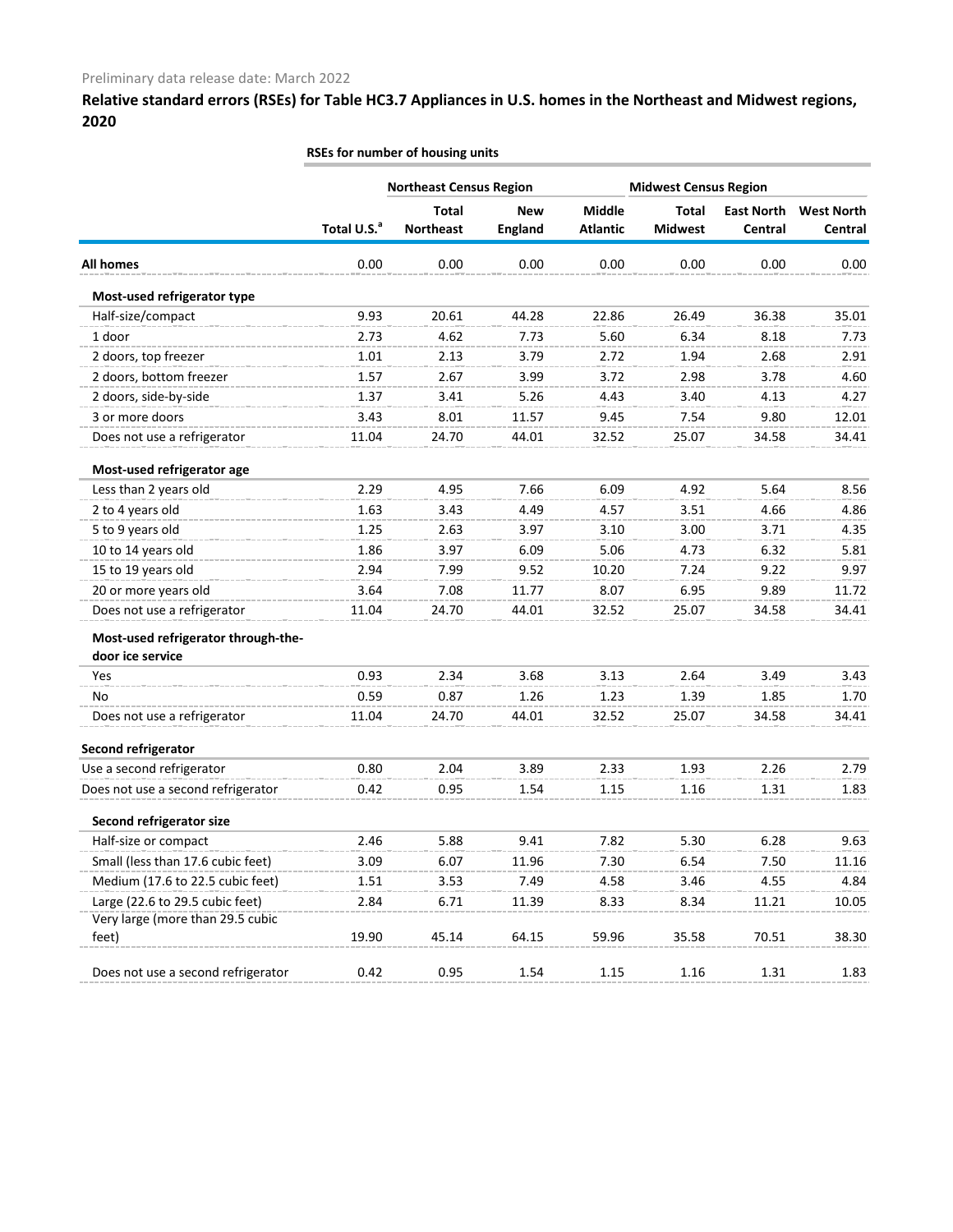|                                     | RSEs for number of housing units |                                  |                              |                           |                                |                              |                              |  |  |
|-------------------------------------|----------------------------------|----------------------------------|------------------------------|---------------------------|--------------------------------|------------------------------|------------------------------|--|--|
|                                     |                                  | <b>Northeast Census Region</b>   |                              |                           | <b>Midwest Census Region</b>   |                              |                              |  |  |
|                                     | Total U.S. <sup>a</sup>          | <b>Total</b><br><b>Northeast</b> | <b>New</b><br><b>England</b> | Middle<br><b>Atlantic</b> | <b>Total</b><br><b>Midwest</b> | <b>East North</b><br>Central | <b>West North</b><br>Central |  |  |
| <b>All homes</b>                    | 0.00                             | 0.00                             | 0.00                         | 0.00                      | 0.00                           | 0.00                         | 0.00                         |  |  |
| Second refrigerator type            |                                  |                                  |                              |                           |                                |                              |                              |  |  |
| Half-size or compact                | 2.46                             | 5.88                             | 9.41                         | 7.82                      | 5.30                           | 6.28                         | 9.63                         |  |  |
| 1 door                              | 3.11                             | 6.79                             | 10.46                        | 7.37                      | 7.14                           | 8.71                         | 10.17                        |  |  |
| 2 doors, top freezer                | 1.73                             | 4.56                             | 7.59                         | 5.35                      | 3.80                           | 4.95                         | 5.16                         |  |  |
| 2 doors, bottom freezer             | 6.47                             | 14.52                            | 20.92                        | 15.98                     | 12.37                          | 17.45                        | 15.91                        |  |  |
| 2 doors, side-by-side               | 3.05                             | 9.79                             | 15.34                        | 12.28                     | 8.74                           | 11.56                        | 11.11                        |  |  |
| 3 or more doors                     | 13.40                            | 27.70                            | 51.99                        | 33.29                     | 38.48                          | 100.81                       | 41.63                        |  |  |
| Does not use a second refrigerator  | 0.42                             | 0.95                             | 1.54                         | 1.15                      | 1.16                           | 1.31                         | 1.83                         |  |  |
| Second refrigerator age             |                                  |                                  |                              |                           |                                |                              |                              |  |  |
| Less than 2 years old               | 4.61                             | 8.10                             | 13.21                        | 10.56                     | 9.00                           | 11.50                        | 12.01                        |  |  |
| 2 to 4 years old                    | 3.38                             | 7.45                             | 13.52                        | 10.10                     | 8.33                           | 11.22                        | 11.01                        |  |  |
| 5 to 9 years old                    | 2.20                             | 5.59                             | 8.67                         | 7.16                      | 5.00                           | 6.91                         | 8.01                         |  |  |
| 10 to 14 years old                  | 2.97                             | 5.84                             | 10.06                        | 6.62                      | 5.77                           | 8.09                         | 5.89                         |  |  |
| 15 to 19 years old                  | 3.52                             | 8.06                             | 14.12                        | 8.72                      | 7.16                           | 10.29                        | 10.03                        |  |  |
| 20 or more years old                | 3.68                             | 8.94                             | 17.75                        | 10.42                     | 7.56                           | 10.10                        | 8.58                         |  |  |
| Does not use a second refrigerator  | 0.42                             | 0.95                             | 1.54                         | 1.15                      | 1.16                           | 1.31                         | 1.83                         |  |  |
| <b>Second refrigerator location</b> |                                  |                                  |                              |                           |                                |                              |                              |  |  |
| <b>Basement</b>                     | 2.51                             | 4.20                             | 5.98                         | 5.00                      | 3.43                           | 4.78                         | 5.48                         |  |  |
| Garage                              | 1.74                             | 5.21                             | 8.68                         | 5.86                      | 4.12                           | 5.49                         | 5.39                         |  |  |
| Outside                             | 4.81                             | 15.96                            | 30.07                        | 17.27                     | 16.67                          | 18.97                        | 27.56                        |  |  |
| Main living area                    | 2.34                             | 5.57                             | 8.62                         | 7.22                      | 5.38                           | 7.44                         | 8.92                         |  |  |
| Some other location                 | 12.09                            | 47.80                            | 47.80                        | 0.00                      | 40.65                          | 46.41                        | 79.00                        |  |  |
| Does not use a second refrigerator  | 0.42                             | 0.95                             | 1.54                         | 1.15                      | 1.16                           | 1.31                         | 1.83                         |  |  |
| Wine chiller                        |                                  |                                  |                              |                           |                                |                              |                              |  |  |
| Yes                                 | 4.15                             | 8.34                             | 12.67                        | 10.09                     | 8.84                           | 10.56                        | 13.89                        |  |  |
| No                                  | 0.20                             | 0.39                             | 0.51                         | 0.50                      | 0.36                           | 0.47                         | 0.45                         |  |  |
| <b>Separate freezers</b>            |                                  |                                  |                              |                           |                                |                              |                              |  |  |
| Use a separate freezer              | 1.18                             | 2.69                             | 3.69                         | 3.40                      | 1.77                           | 2.29                         | 2.59                         |  |  |
| 1                                   | 1.30                             | 2.99                             | 4.09                         | 3.86                      | 1.95                           | 2.46                         | 2.84                         |  |  |
| 2 or more                           | 4.21                             | 13.18                            | 15.65                        | 15.71                     | 7.23                           | 11.17                        | 8.67                         |  |  |
| Does not use a separate freezer     | 0.59                             | 0.99                             | 1.28                         | 1.28                      | 1.37                           | 1.54                         | 2.66                         |  |  |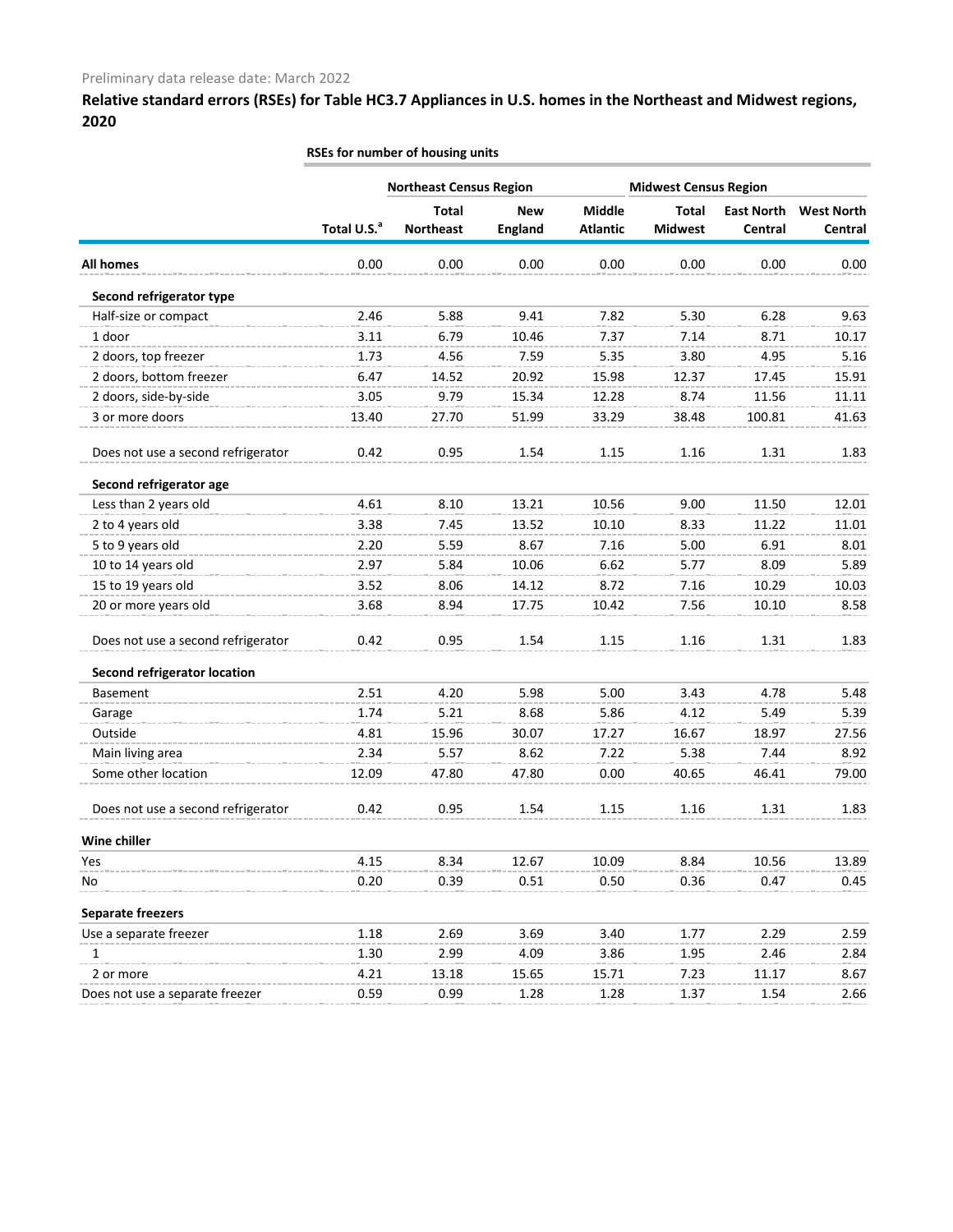|                                                                     | RSEs for number of housing units |                                  |                              |                                  |                                |                              |                              |  |
|---------------------------------------------------------------------|----------------------------------|----------------------------------|------------------------------|----------------------------------|--------------------------------|------------------------------|------------------------------|--|
|                                                                     |                                  | <b>Northeast Census Region</b>   |                              | <b>Midwest Census Region</b>     |                                |                              |                              |  |
|                                                                     | Total U.S. <sup>a</sup>          | <b>Total</b><br><b>Northeast</b> | <b>New</b><br><b>England</b> | <b>Middle</b><br><b>Atlantic</b> | <b>Total</b><br><b>Midwest</b> | <b>East North</b><br>Central | <b>West North</b><br>Central |  |
| All homes                                                           | 0.00                             | 0.00                             | 0.00                         | 0.00                             | 0.00                           | 0.00                         | 0.00                         |  |
| Most-used separate freezer size                                     |                                  |                                  |                              |                                  |                                |                              |                              |  |
| Half-size or compact                                                | 3.80                             | 10.42                            | 15.07                        | 14.68                            | 8.38                           | 11.62                        | 11.05                        |  |
| Small (less than 17.6 cubic feet)                                   | 2.60                             | 6.45                             | 9.51                         | 8.82                             | 5.31                           | 6.93                         | 5.64                         |  |
| Medium (17.6 to 22.5 cubic feet)                                    | 2.05                             | 5.51                             | 8.29                         | 7.90                             | 4.21                           | 5.56                         | 4.70                         |  |
| Large (22.6 to 29.5 cubic feet)<br>Very large (more than 29.5 cubic | 2.94                             | 6.46                             | 11.35                        | 7.52                             | 6.03                           | 7.89                         | 7.08                         |  |
| feet)                                                               | 8.77                             | 29.34                            | 34.48                        | 44.52                            | 21.06                          | 30.46                        | 26.81                        |  |
| Does not use a separate freezer                                     | 0.59                             | 0.99                             | 1.28                         | 1.28                             | 1.37                           | 1.54                         | 2.66                         |  |
| Most-used separate freezer type                                     |                                  |                                  |                              |                                  |                                |                              |                              |  |
| Upright                                                             | 1.81                             | 4.51                             | 7.39                         | 5.23                             | 3.38                           | 4.87                         | 5.74                         |  |
| Chest                                                               | 1.44                             | 4.44                             | 5.36                         | 5.67                             | 3.13                           | 4.26                         | 4.24                         |  |
| Does not use a separate freezer                                     | 0.59                             | 0.99                             | 1.28                         | 1.28                             | 1.37                           | 1.54                         | 2.66                         |  |
| Most-used separate freezer age                                      |                                  |                                  |                              |                                  |                                |                              |                              |  |
| Less than 2 years old                                               | 4.13                             | 8.59                             | 11.25                        | 11.74                            | 7.74                           | 10.58                        | 8.87                         |  |
| 2 to 4 years old                                                    | 3.75                             | 8.16                             | 12.21                        | 11.72                            | 8.16                           | 10.08                        | 10.54                        |  |
| 5 to 9 years old                                                    | 2.58                             | 7.04                             | 10.12                        | 8.27                             | 5.64                           | 7.22                         | 6.56                         |  |
| 10 to 14 years old                                                  | 2.89                             | 7.66                             | 12.34                        | 10.17                            | 5.49                           | 7.19                         | 7.64                         |  |
| 15 to 19 years old                                                  | 3.88                             | 10.39                            | 16.84                        | 12.09                            | 8.51                           | 11.91                        | 8.66                         |  |
| 20 or more years old                                                | 3.73                             | 8.90                             | 16.02                        | 11.03                            | 7.41                           | 10.53                        | 7.96                         |  |
| Does not use a separate freezer                                     | 0.59                             | 0.99                             | 1.28                         | 1.28                             | 1.37                           | 1.54                         | 2.66                         |  |
| Most-used separate freezer<br>defrosting                            |                                  |                                  |                              |                                  |                                |                              |                              |  |
| Manual                                                              | 1.66                             | 4.25                             | 6.61                         | 5.17                             | 3.03                           | 4.44                         | 4.08                         |  |
| Automatic                                                           | 1.67                             | 4.38                             | 7.21                         | 5.45                             | 3.32                           | 4.36                         | 4.92                         |  |
| Does not use a separate freezer                                     | 0.59                             | 0.99                             | 1.28                         | 1.28                             | 1.37                           | 1.54                         | 2.66                         |  |
|                                                                     |                                  |                                  |                              |                                  |                                |                              |                              |  |
| <b>Dishwashers and usage</b>                                        |                                  |                                  |                              |                                  |                                |                              |                              |  |
| Have a dishwasher                                                   | 0.42                             | 1.17                             | 1.67                         | 1.40                             | 1.30                           | 1.85                         | 1.58                         |  |
| Used 0 times per week                                               | 1.79                             | 4.69                             | 8.77                         | 5.85                             | 5.39                           | 7.64                         | 7.67                         |  |
| Used 1 time per week                                                | 2.42                             | 6.20                             | 8.08                         | 8.05                             | 5.39                           | 6.49                         | 8.13                         |  |
| Used 2 to 3 times per week                                          | 1.52                             | 3.83                             | 5.61                         | 4.55                             | 2.80                           | 3.93                         | 4.02                         |  |
| Used 4 to 6 times per week                                          | 1.87                             | 3.82                             | 5.27                         | 5.02                             | 3.16                           | 4.24                         | 4.41                         |  |
| Used 7 or more times per week                                       | 2.15                             | 6.23                             | 7.07                         | 7.70                             | 4.68                           | 6.32                         | 6.47                         |  |
| Does not have a dishwasher                                          | 1.12                             | 2.14                             | 3.53                         | 2.43                             | 2.89                           | 3.81                         | 4.24                         |  |
| Dishwasher age                                                      |                                  |                                  |                              |                                  |                                |                              |                              |  |
| Less than 2 years old                                               | 2.31                             | 4.36                             | 8.01                         | 6.02                             | 5.08                           | 6.44                         | 7.67                         |  |
| 2 to 4 years old                                                    | 1.79                             | 4.70                             | 5.78                         | 5.93                             | 4.18                           | 5.41                         | 7.42                         |  |
| 5 to 9 years old                                                    | 1.26                             | 3.77                             | 4.59                         | 4.86                             | 3.26                           | 5.26                         | 4.14                         |  |
| 10 to 14 years old                                                  | 2.04                             | 5.15                             | 8.14                         | 6.35                             | 5.15                           | 6.63                         | 6.88                         |  |
| 15 to 19 years old                                                  | 4.12                             | 8.16                             | 12.35                        | 10.39                            | 9.01                           | 11.33                        | 10.91                        |  |
| 20 or more years old                                                | 4.28                             | 6.88                             | 14.18                        | 8.85                             | 8.85                           | 11.60                        | 15.66                        |  |
| Does not have a dishwasher                                          | 1.12                             | 2.14                             | 3.53                         | 2.43                             | 2.89                           | 3.81                         | 4.24                         |  |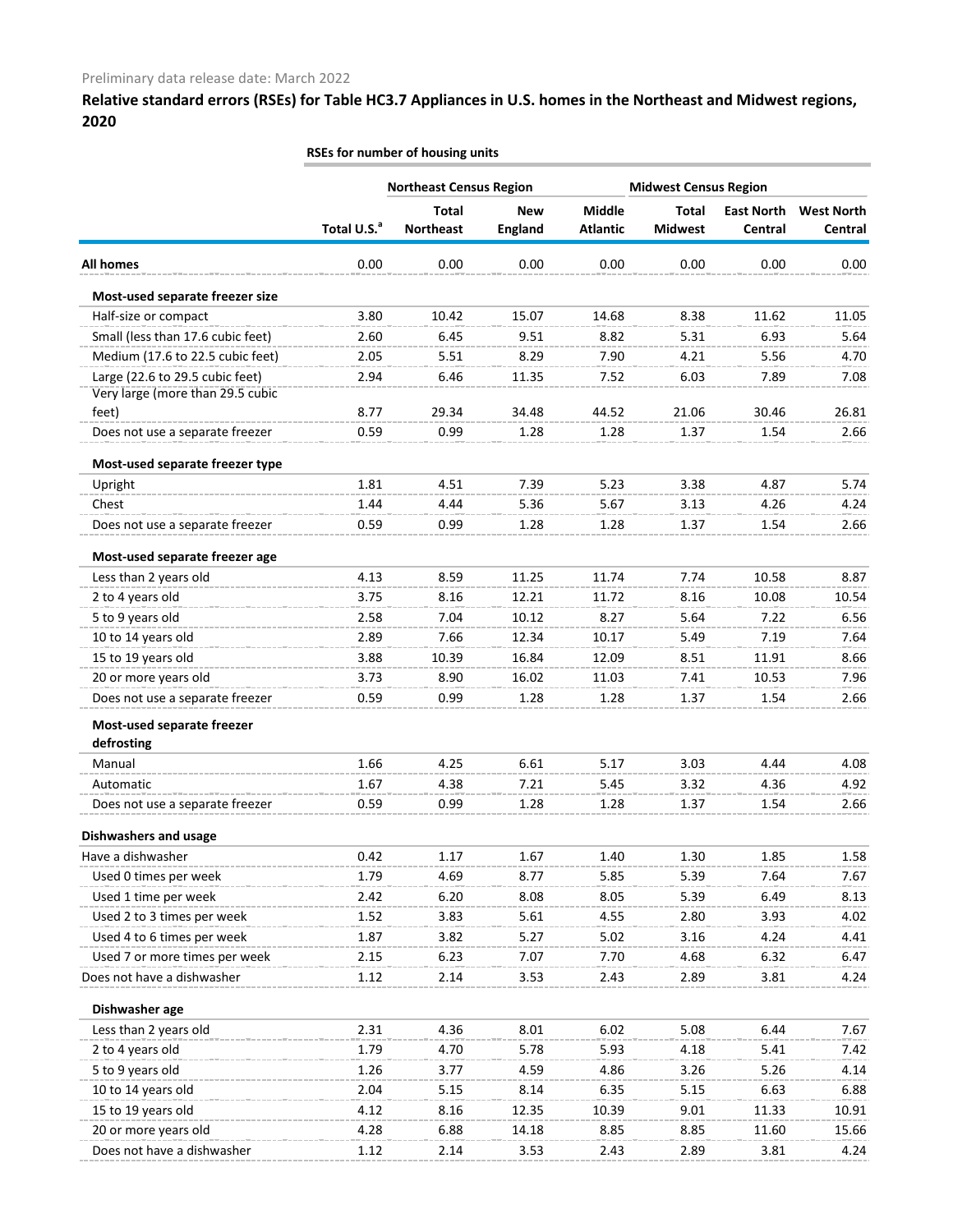|                                            | RSEs for number of housing units |                                  |                              |                           |                                |                              |                              |  |
|--------------------------------------------|----------------------------------|----------------------------------|------------------------------|---------------------------|--------------------------------|------------------------------|------------------------------|--|
|                                            |                                  | <b>Northeast Census Region</b>   |                              |                           | <b>Midwest Census Region</b>   |                              |                              |  |
|                                            | Total U.S. <sup>a</sup>          | <b>Total</b><br><b>Northeast</b> | <b>New</b><br><b>England</b> | Middle<br><b>Atlantic</b> | <b>Total</b><br><b>Midwest</b> | <b>East North</b><br>Central | <b>West North</b><br>Central |  |
| <b>All homes</b>                           | 0.00                             | 0.00                             | 0.00                         | 0.00                      | 0.00                           | 0.00                         |                              |  |
|                                            |                                  |                                  |                              |                           |                                |                              | 0.00                         |  |
| Most-used dishwasher cycle type            |                                  |                                  |                              |                           |                                |                              |                              |  |
| Normal or default cycle without            |                                  |                                  |                              |                           |                                |                              |                              |  |
| heated dry                                 | 2.61                             | 5.27                             | 6.62                         | 6.61                      | 5.12                           | 6.96                         | 6.64                         |  |
| Normal or default cycle with heated<br>dry | 0.98                             | 2.35                             | 3.28                         | 2.84                      | 2.42                           | 3.40                         | 3.33                         |  |
|                                            | 3.54                             | 7.98                             | 14.33                        | 10.56                     | 9.05                           | 10.45                        | 13.34                        |  |
| Heavy or pots and pans cycle               |                                  |                                  |                              |                           |                                |                              |                              |  |
| Light or delicate cycle                    | 8.12                             | 18.01                            | 25.36                        | 22.62                     | 17.28                          | 22.10                        | 27.07                        |  |
| Energy saver                               | 3.71                             | 9.39                             | 11.68                        | 11.83                     | 7.62                           | 9.43                         | 11.72                        |  |
| Quick cycle                                | 6.24                             | 14.44                            | 20.52                        | 16.24                     | 16.02                          | 20.74                        | 19.96                        |  |
| Does not have or use a dishwasher          | 0.91                             | 1.72                             | 2.89                         | 1.99                      | 1.90                           | 2.40                         | 3.35                         |  |
| <b>Clothes washers</b>                     |                                  |                                  |                              |                           |                                |                              |                              |  |
| Have a clothes washer at home              | 0.30                             | 0.95                             | 1.34                         | 1.10                      | 0.65                           | 0.81                         | 0.96                         |  |
| Top-loading                                | 0.58                             | 1.75                             | 2.63                         | 2.05                      | 1.40                           | 1.99                         | 2.15                         |  |
| Front-loading                              | 1.53                             | 3.26                             | 3.81                         | 4.48                      | 3.58                           | 4.80                         | 5.01                         |  |
| Does not have a clothes washer at          |                                  |                                  |                              |                           |                                |                              |                              |  |
| home                                       | 1.57                             | 2.70                             | 4.63                         | 2.92                      | 3.74                           | 4.43                         | 6.10                         |  |
| Clothes washer age                         |                                  |                                  |                              |                           |                                |                              |                              |  |
| Less than 2 years old                      | 1.94                             | 3.91                             | 6.97                         | 4.74                      | 4.35                           | 5.50                         | 6.36                         |  |
| 2 to 4 years old                           | 1.50                             | 4.05                             | 5.46                         | 5.05                      | 3.53                           | 4.89                         | 5.41                         |  |
| 5 to 9 years old                           | 1.29                             | 2.95                             | 4.33                         | 3.89                      | 2.88                           | 3.49                         | 4.04                         |  |
| 10 to 14 years old                         | 1.95                             | 5.58                             | 6.02                         | 7.55                      | 4.39                           | 6.16                         | 6.08                         |  |
| 15 to 19 years old                         | 3.61                             | 8.08                             | 11.46                        | 12.11                     | 7.10                           | 9.02                         | 9.37                         |  |
| 20 or more years old                       | 4.62                             | 11.21                            | 14.40                        | 12.97                     | 7.42                           | 10.26                        | 10.66                        |  |
| Does not have a clothes washer at          |                                  |                                  |                              |                           |                                |                              |                              |  |
| home                                       | 1.57                             | 2.70                             | 4.63                         | 2.92                      | 3.74                           | 4.43                         | 6.10                         |  |
| <b>Clothes washer usage</b>                |                                  |                                  |                              |                           |                                |                              |                              |  |
| 0 loads per week                           | 7.56                             | 15.57                            | 32.56                        | 18.13                     | 20.56                          | 26.40                        | 31.75                        |  |
| 1 to 4 loads per week                      | 0.66                             | 1.70                             | 2.80                         | 2.20                      | 1.57                           | 1.91                         | 2.75                         |  |
| 5 to 9 loads per week                      | 1.38                             | 3.90                             | 5.19                         | 5.14                      | 3.58                           | 4.70                         | 4.58                         |  |
| 10 to 15 loads per week                    | 2.91                             | 8.49                             | 12.01                        | 9.73                      | 7.68                           | 9.75                         | 11.44                        |  |
| More than 15 loads per week                | 9.41                             | 19.79                            | 34.92                        | 23.51                     | 20.22                          | 27.76                        | 29.95                        |  |
| Does not have a clothes washer at          |                                  |                                  |                              |                           |                                |                              |                              |  |
| home                                       | 1.57                             | 2.70                             | 4.63                         | 2.92                      | 3.74                           | 4.43                         | 6.10                         |  |
| Usual water temperature setting            |                                  |                                  |                              |                           |                                |                              |                              |  |
| for the wash cycle<br>Hot                  | 3.44                             | 6.89                             | 12.12                        | 8.46                      | 6.25                           | 7.91                         | 10.31                        |  |
| Warm                                       | 0.93                             | 1.89                             | 3.51                         | 2.08                      | 1.74                           | 2.42                         | 2.44                         |  |
| Cold                                       | 1.11                             |                                  |                              |                           |                                |                              |                              |  |
| Does not have or use a clothes             |                                  | 2.76                             | 3.61                         | 3.65                      | 2.51                           | 3.52                         | 3.56                         |  |
| washer at home                             | 1.57                             | 2.70                             | 4.63                         | 2.92                      | 3.74                           | 4.43                         | 6.10                         |  |